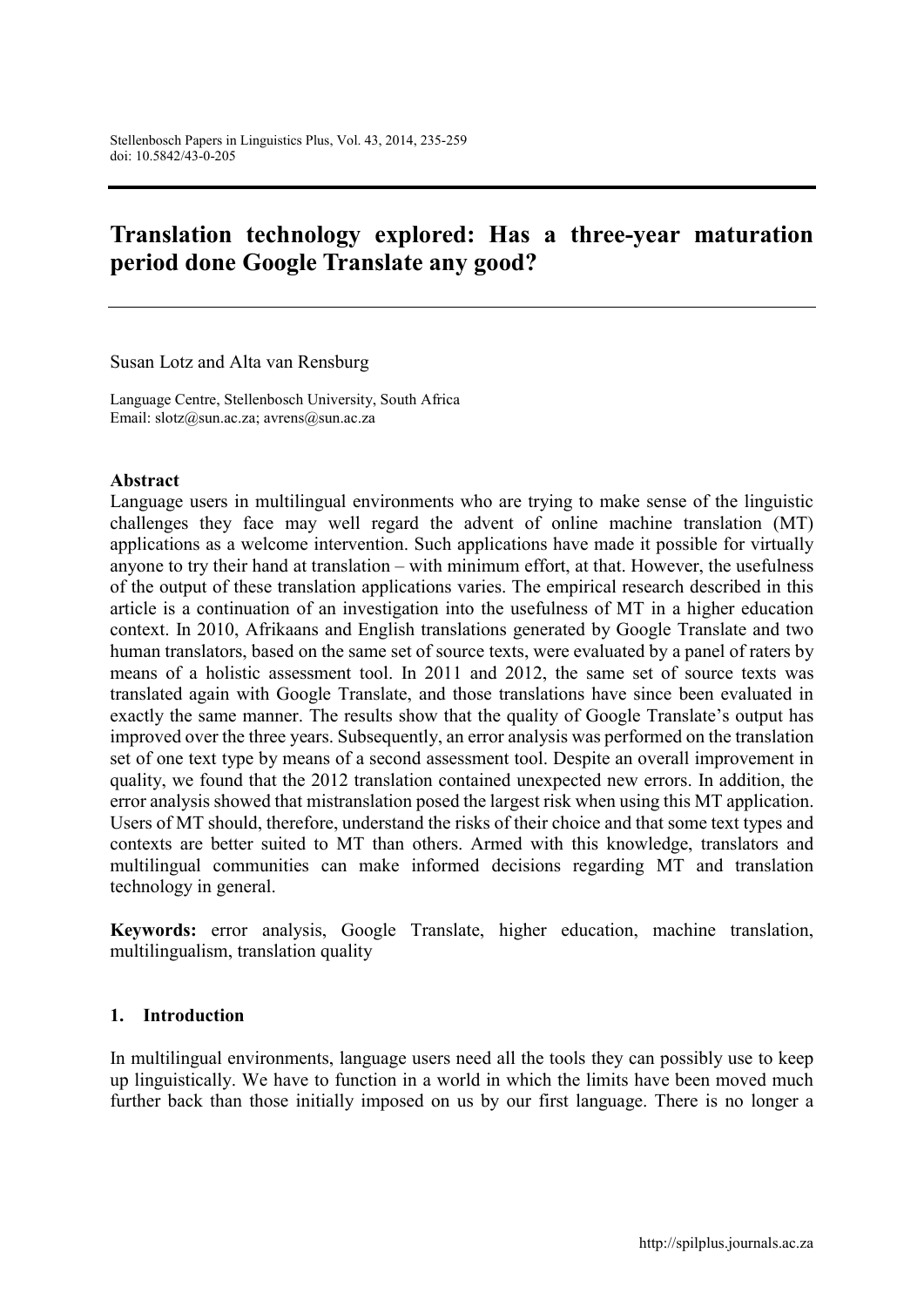correlation between "[t]he limits of my language" and "the limits of my world"  $\frac{1}{1}$ , as Wittgenstein (1922) would have it, and we have to keep up with these shifting boundaries.

Language users in multilingual environments who are trying to make sense of linguistic challenges may very well regard the advent of online machine translation (MT) applications as a welcome technological intervention. Such applications have made it possible for virtually anyone to try their hand at translation – with minimum effort, at that. The output of these translation applications varies in usefulness, however.

Sager (1994:261) describes translation as "a mediating activity", the particular form of which is determined by the text as well as the specific communicative circumstances, for example, the purpose of the communication. An MT system should not be expected to render a translation similar in quality to that which a professional translator can achieve. Sager (1994:262) asserts that MT "has a proper place beside human translation as an alternative technique for achieving different communicative objectives". The variety of communicative objectives of translation means that the demand for translation also varies, and, along with it, expectations regarding quality. The communicative objectives can be divided into three main groups, namely (i) dissemination, where quality is most important (for example, the translation of a manuscript for publication), (ii) assimilation, where speed is more important than quality (for example, the online translation of a foreign-language newspaper article to get the gist of it), and (iii) interpersonal communication, where real-time communication, such as social-network messages or blogs, is translated (Hutchins 2001, Bennett and Gerber 2003:180-181, Quah 2006:89-90).

In our experience at the Stellenbosch University Language Centre, clients do not necessarily make the above distinctions with regard to MT. In the next section, the context of the study reported on in this article will be further explained. Section 3 will shed more light on Google Translate, after which the empirical study will be described in section 4. Section 5 concludes with a summary and suggestions for further research.

# 2. The context of this study

We find ourselves in a multilingual environment at Stellenbosch University, since its language plan requires that study material, such as examination papers and class notes, be available in Afrikaans as well as English, whenever possible. The language plan also specifies that documents relating to service conditions should be made available in Afrikaans, English and isiXhosa, depending on the requirements of staff (Stellenbosch University 2010). Over the past few years we have had numerous enquiries about the use of MT by University clients, often particularly with regard to using the online MT application Google Translate to save money and time in the translation process.

Subsequently, we decided to explore what Google Translate could offer our clients. This resulted in a study of which the first phase will be mentioned (see Van Rensburg, Snyman and Lotz (2012) for a detailed discussion hereof), and the second and third phases will be described in this article. In addition to our own research objective of investigating the usefulness of MT

<sup>1</sup> <sup>1</sup> Proposition 5.6 from Wittgenstein's 1922 publication *Tractatus Logico-Philosophicus*: "The limits of my language are the limits of my world". Original German: "Die Grenzen meiner Sprache bedeuten die Grenzen meiner Welt".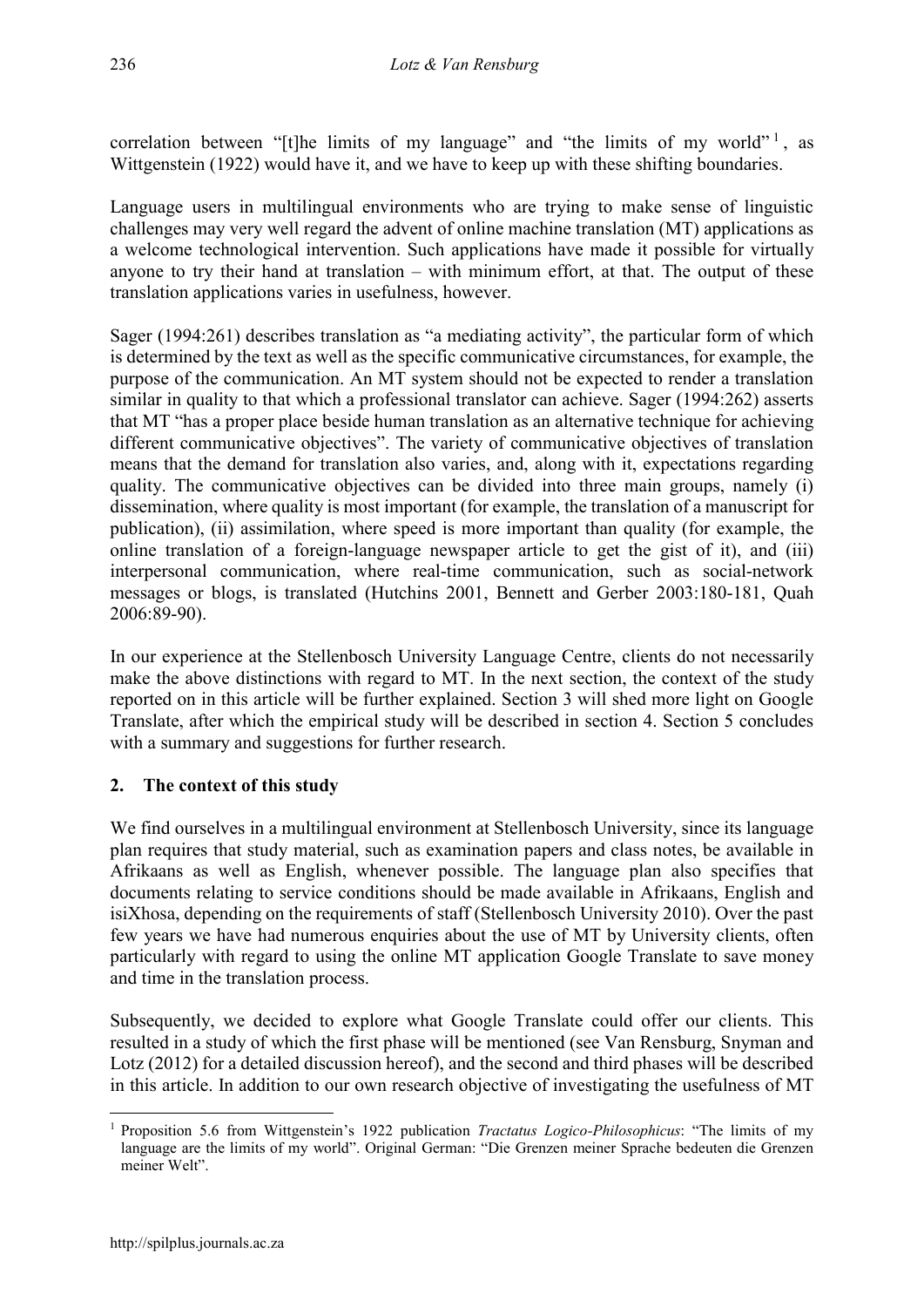in a higher education context, we chose to incorporate a client perspective in our research, where possible, and compare and consider factors that we observed were important to clients.

### 3. What is Google Translate and how does it do what it does?

Google Translate is a free online application, offered by Google Inc., that allows users to have words, sentences, documents and even websites translated in an instant.

The translations are generated by Google Translate computer systems and are based on patterns found in large amounts of text, rather than sets of rules for a particular language. Although human language users cope with rules and their exceptions, those exceptions have proved to be problematic for rule-based MT. One way around the problems that exceptions to language rules pose for systems aiming to translate is to let the systems discover the rules for themselves – a principle of statistical MT. A system "learns" by analysing the source texts and target texts of documents that have already been translated by human translators.

According to Google (Google n.d.(a)), the texts or corpora from which its system "learns" come from books, organisations such as the UN, and the Internet. The Google Translate system scans the texts it harvests, searching for patterns between the target texts and source texts that are unlikely to have occurred by chance. Once such a statistically significant pattern is identified, this pattern can be used to translate similar texts in future. Google Translate repeats this process of pattern recognition continuously with new texts, and subsequently a database of a vast amount of patterns gets established for the system from which it can draw translations.

Google Translate thus works on the principle of statistical MT. In Schulz (2013), Franz Och, principal scientist and head of MT at Google Inc. at the time, explains how Google Translate incorporates statistical MT as follows: "[…] what the system is basically doing (is) correlating existing translations and learning more or less on its own how to do that with billions and billions of words of text. In the end, we compute probabilities of translation".

The more data available, the better the Google Translate system works. Therefore the Internet, being a platform that contains an enormous amount of data, including an abundance of already existing translations from which the Google Translate system can learn, is a crucial component of Google Translate. Since Google is, among other things, a powerful internet search engine with a mission "to organize the world's information and make it universally accessible and useful" (Google n.d.(b)), Google Translate is positioned excellently for access to corpora on the world-wide web. According to Och, Google Translate's "[…] current quality improvement curve is still pretty steep" (Helft 2010). It follows that Google Translate's output should improve over time as even more data – mostly through the Internet – become available to the system in different language pairs.

Although Google Translate currently supports 80 languages (Google n.d.(a)), there is not an equal amount of data available for those 80 languages. In the case of language pairs that have few documents available on platforms where Google Translate typically harvests translations, fewer patterns will have been detected for those language pairs by the Google Translate system. The quality of translations by Google Translate will thus be lower for those language pairs than for language pairs for which an extensive database of patterns has already been established. For example, French and English are prominent world languages and a prominent language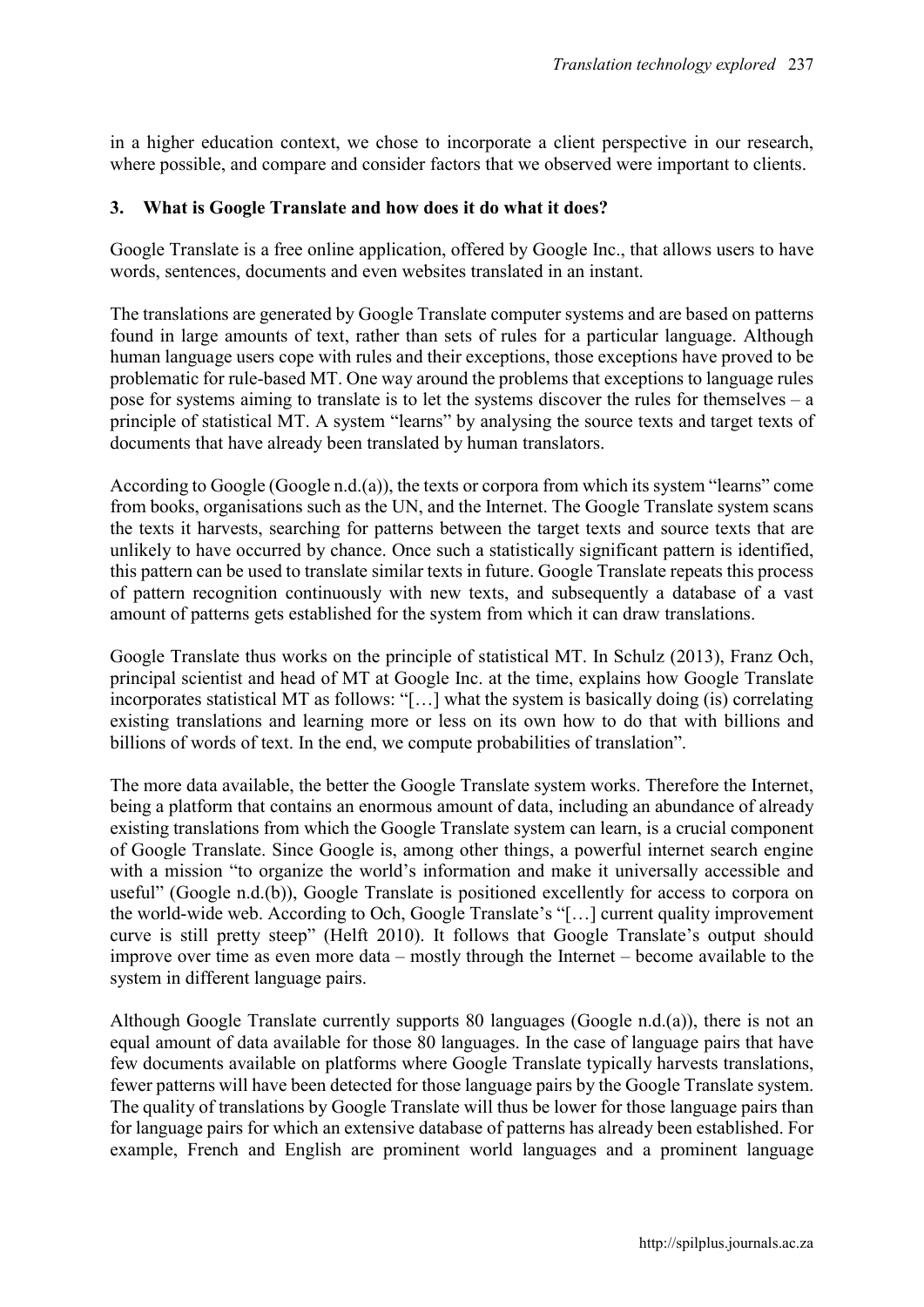combination, whereas a language combination such as Afrikaans and English has a much smaller user base. Consequently, much more French–English document pairs than Afrikaans– English document pairs would be available on the Internet, and therefore available for Google Translate to learn from. It would therefore be more likely that Google Translate would produce better French–English output than Afrikaans–English output.

There are also other factors that come into play with regard to translation quality and MT in general. Some languages just seem to be more suited to MT than others. For example, translators working with highly inflected languages such as Greek and Polish indicated that MT underperformed and was thus of little use (Lagoudaki 2008:267). The fact that the quality of MT output depends on the language combination is confirmed by others such as Brasler and Zetzsche (2013), who call the Scandinavian languages (except Finnish) in combination with English "a sort of poster child for output quality". Other languages, such as German (which differs greatly from English on a syntactical level), did not produce the same usable results. Another language pair that is considered "more advanced than others" is English–Spanish; French–Russian output, on the other hand, is of lower quality (DGT 2011).

In a bid to involve users to help improve the quality of translations into their languages, Google Inc. has created the Google Translator Toolkit. This online translation software incorporates translation memory technology, with which translators (or anyone who is interested) can create translations by using translation memories online or uploading their own translation memories to be available to themselves online – and to Google Translate – to draw from. By means of this application, one could gain access to other shared translation memories and glossaries, but the quality of these shared resources is questionable (Bowker and Fisher 2010). Google has also established other ways in which volunteers could contribute to improving some languages; one can sign up as a volunteer, and it seems that a Google Community Translation feature is under way in this regard (Google Translate Blog 2013).

In the past, the quality of the output of Google Translate has been investigated and compared to other MT systems by means of a few translated sentences (Aiken and Balan 2011), and Austermühl (2011) has compared the quality of Google Translate's output of 60 business letters translated from English into German with that of MS Bing Translator. However, we have not found any studies that compare the quality of Google Translate's output from one year to that of the next, for a few consecutive years. Given all the above, the authors of this article wanted to investigate Google Translate's performance in a less prominent language combination – one that was relevant to our immediate environment – for a few consecutive years. Subsequently, our study, containing several phases, investigates this in different ways. The first three phases of the study will be discussed in section 4.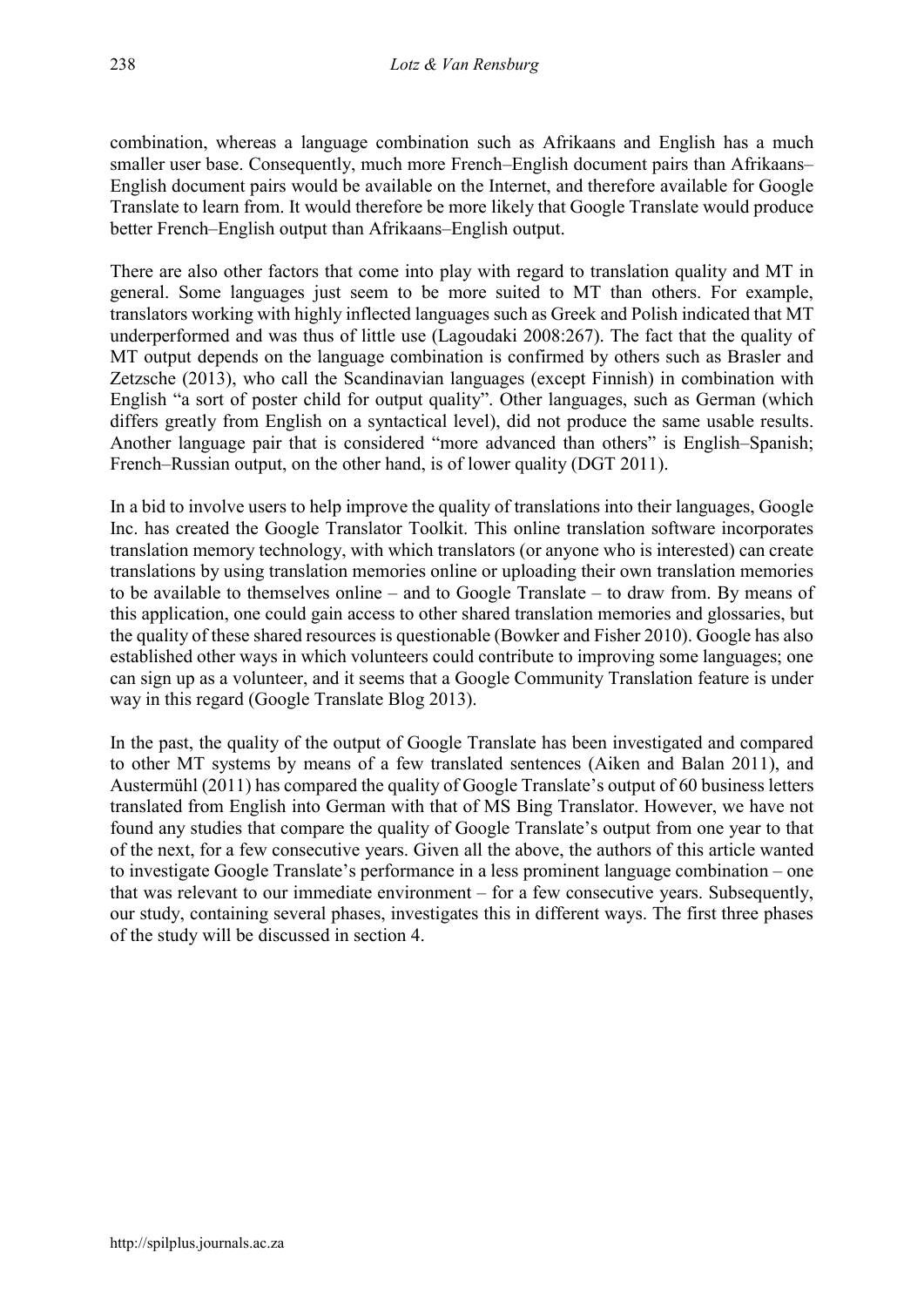# 4. Empirical study into the quality of Google Translate's output over three consecutive years

### 4.1 Investigation into quality improvement in Google Translate's output

In order to determine whether the quality of output has indeed improved for the language pairs that we at the Stellenbosch University Language Centre work with most, our first research question in this article is: Has the quality of Google Translate's output in the language pair Afrikaans–English (AF–EN) and vice versa improved over the period 2010 to 2012?

### 4.1.1 Phase 1: Quality of Google Translate's output in 2010 measured against that of a student translator and a professional translator

At the Stellenbosch University Language Centre, we often receive enquiries about using Google Translate, ranging from why translation is so expensive "if you can just use Google Translate", to whether we would edit (as editing is cheaper) very suspect translations that usually turn out to be the work of Google Translate.

Such enquiries prompted us to conduct the first phase of our study (Van Rensburg et al. 2012) in which the quality of translation products created in 2010 by Google Translate, a translation student and a professional translator were assessed and compared. Six different text types were translated, one document each from Afrikaans into English and another from English into Afrikaans. Five raters assessed the quality of the translation products. The raters all held language-related degrees and worked as language practitioners (years of experience at the time varied from 6 to 29 years). The 36 translation products were assessed using a holistic assessment tool developed by Colina (2009) for the evaluation of the quality of translations. We adjusted the tool to be effective in our context. For the purposes of this article, we will refer to that assessment tool as the "first assessment tool". Four weighted categories were evaluated in the first assessment tool, namely (i) Target Language, (ii) Functional and Textual Adequacy, (iii) Non-Specialised Content, and (iv) Specialised Content and Terminology. Each category contained four descriptive sentences, ranging from positive to negative statements. The raters had to choose the most suitable descriptive sentence in each category.<sup>2</sup>

As expected, the results of the first phase of our study showed that the quality of the translations by a professional translator would not require a client to spend much time correcting such translation products. The student translator's work was of lesser quality than that of the professional translator, but better than the Google Translate output. The results further showed that the translations by Google Translate needed substantial improvement regarding quality. It was important to show that the professional translator's work was acceptable and useful as it was delivered, whereas the student's work needed a fair amount of revision and Google Translate's output needed extensive post-editing before it would be useful for professional purposes. We wanted to illustrate to clients that Google Translate output could not be used as it was delivered by the system, and that although it may cost them next to nothing to obtain such translations, they would still have to pay for post-editing or try to post-edit the texts themselves to make the translations useful for professional purposes. This may seem obvious to the reader, but in our experience it is not that obvious to some clients.

1

<sup>&</sup>lt;sup>2</sup> Please refer to Van Rensburg et al. (2012) for more information on the raters, the first assessment tool, and how the latter was adjusted.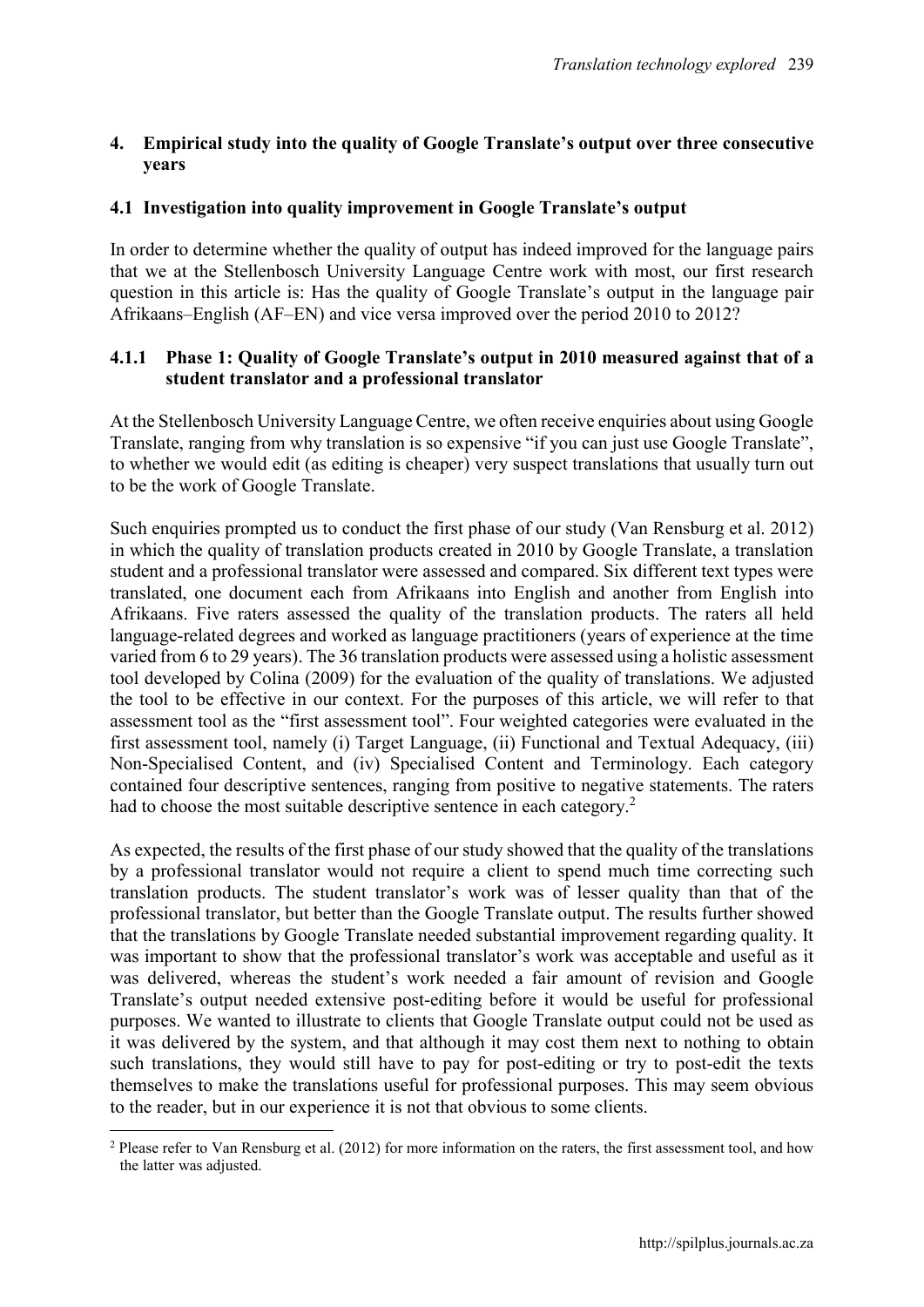Another finding was that, of the six text types translated by Google Translate in 2010, slideshow texts yielded the best results, with an average of 46% assigned by our raters. Figure 1 shows the average scores that the different translation entities achieved for the different text types in our evaluation during the first phase of the study.



Figure 1. Performance per text type by a professional translator, a translation student and Google Translate in 2010

‡In the original figure (Van Rensburg et al. 2012), this text type was labelled "PowerPoint slides". As explained in section 4.2.1.1, we have since decided to call it "slide-show text".

#### 4.1.2 Phase 2: Quality of Google Translate's output in 2011 and 2012

In order to answer our first research question, relating to whether Google Translate's output improves over time, additional Google Translate translation sets of the initial six Afrikaans and six English source texts were generated in 2011 and  $2012<sup>3</sup>$  In the next part of our study, those sets were evaluated in exactly the same manner as the 2010 translation sets. We used the same five raters and exactly the same assessment tool. The raters received the 2011 texts early in 2012 for assessment, and the 2012 texts a year later – early in 2013. When we compared each year's combined results to those of the other two years, the results showed a steady improvement in the quality of Google Translate target texts over the three years, in both language pairs (AF–EN and EN–AF), as illustrated in the combined results in Figure 2.

1

<sup>&</sup>lt;sup>3</sup> The 2010 target texts were not made public in any way, so they would not have been available on a platform where Google Translate could have harvested them and improved its translations in this manner.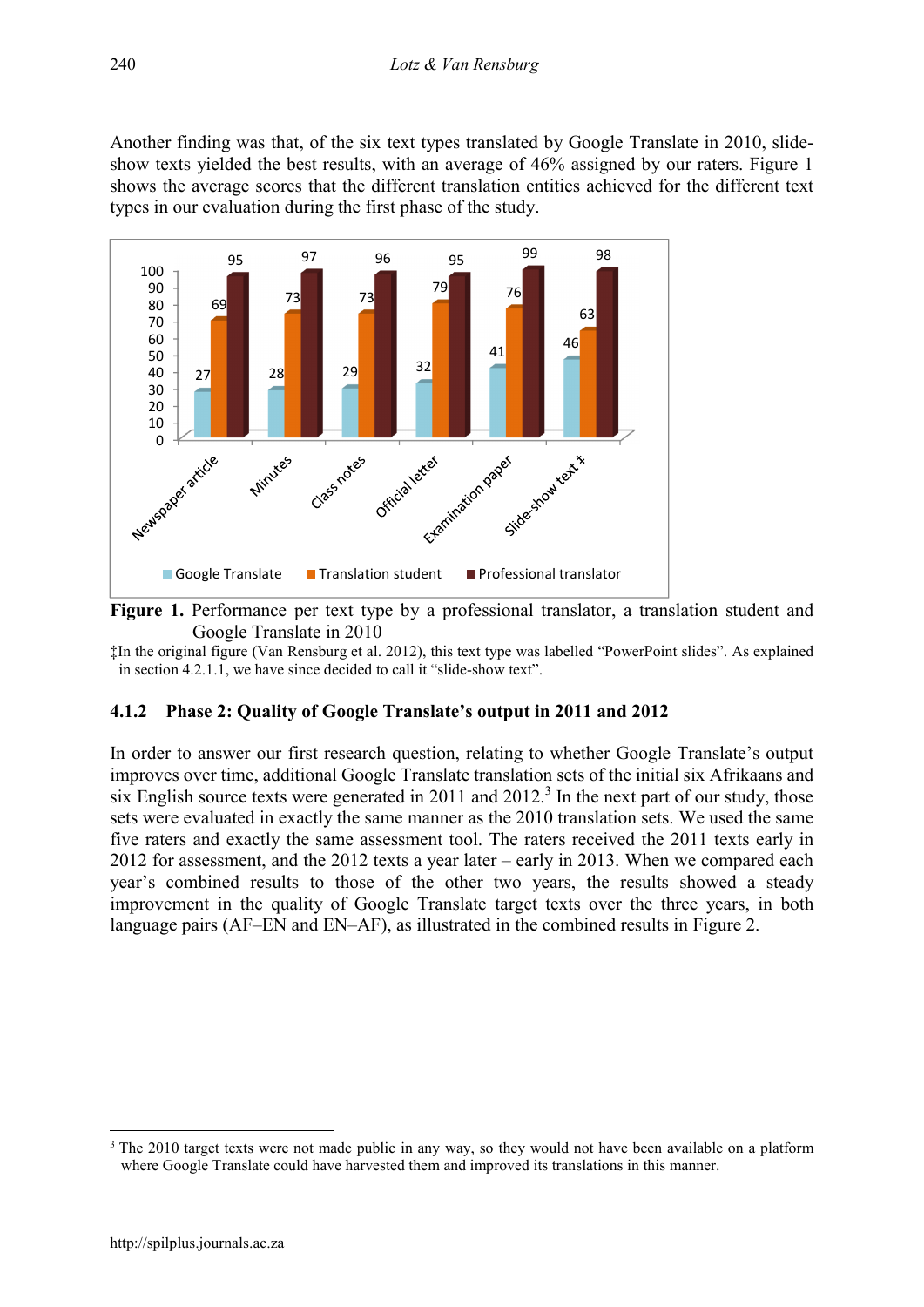

Figure 2. Overall improvement in quality of Google Translate output over three years according to the first assessment tool (AF–EN and EN–AF combined)

Therefore, the answer to our first research question is in the affirmative: Google Translate's average output for the combined text types has indeed improved over the period 2010 to 2012, in both language pairs (AF–EN and EN–AF).

As previously mentioned, our initial investigation showed that slide-show texts seemed to yield the best results when translated by Google Translate. However, when we had a closer look at the results reflecting Google Translate's performance per text type in 2010, 2011 *and* 2012, it emerged that the slide-show texts translated in 2011 scored significantly higher marks than those translated in 2012 – an unexpected deviation in the general pattern of improvement that emerged from the results for the six text types combined. Figure 3 shows this deviation.



Figure 3. Unexpected results: 2011 translation of slide-show texts scored higher than the 2012 translation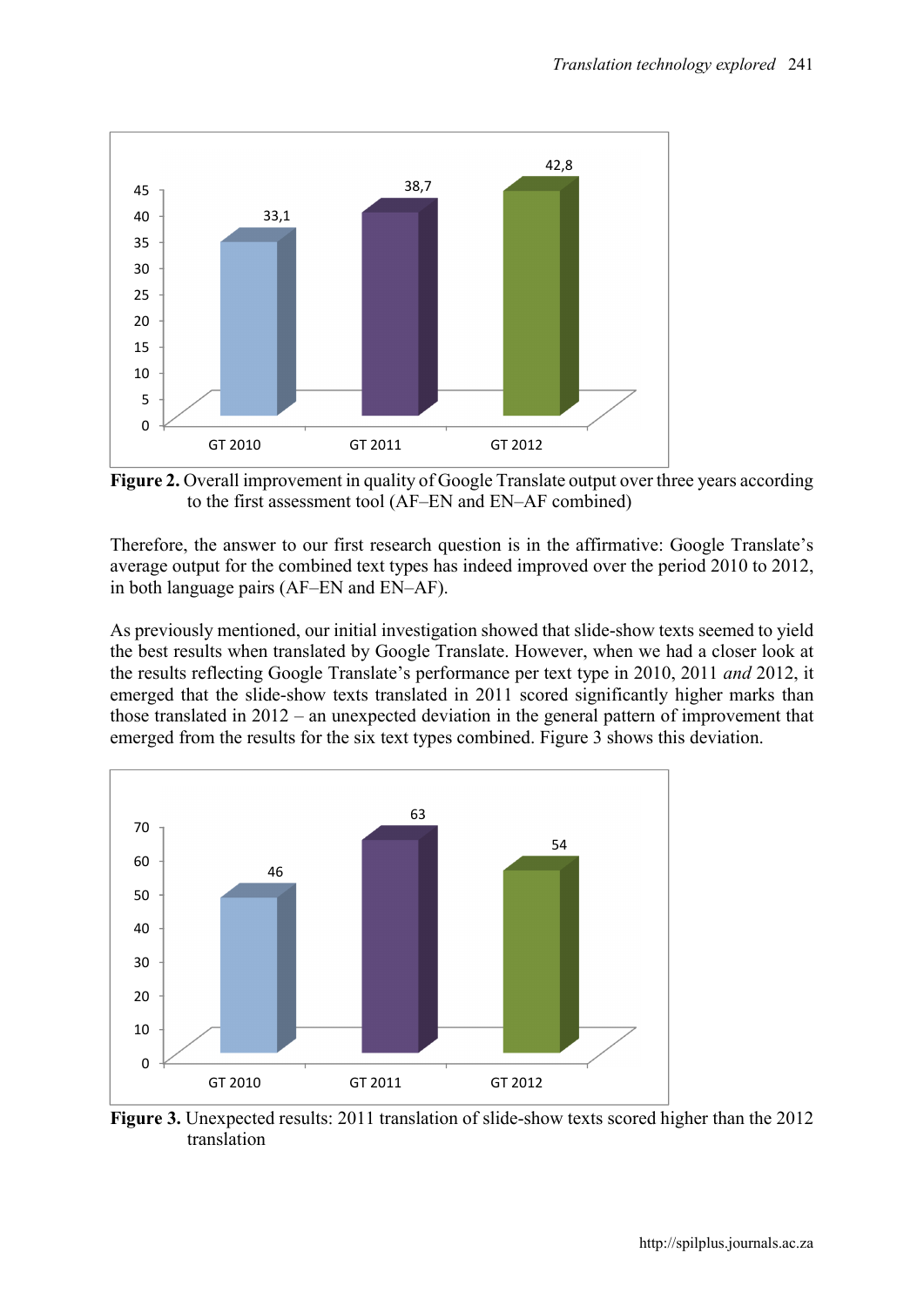# 4.2 Phase 3: Error analysis of slide-show texts translated by Google Translate (2010-2012)

Due to the unexpected results of Google Translate's performance over the three years with regard to the slide-show texts, we decided to use a second assessment tool to conduct an error analysis of the 2010 to 2012 slide-show texts generated in the language pair AF–EN. We wanted to determine why the results of the slide-show texts deviated from the expected pattern by (i) verifying the raters' evaluations of that text, and (ii) identifying the most frequent types of errors made in that text type. We chose to work with the AF–EN language pair after we considered the two language directions' results for all texts separately. It transpired that, for all text types over the three years, the AF–EN results were poorer.

Therefore, our second research question is: To what extent do the raters' evaluations of the slide-show texts translated by Google Translate in the language pair AF–EN in 2010, 2011 and 2012, conducted by means of the first assessment tool, correlate with the error analysis performed on the same texts by means of a second assessment tool?

# 4.2.1 Error analysis

In this article, we use the term "error analysis" to refer to the identification and classification of individual errors that occur in a translated text. According to Stymne and Ahrenberg (2012:1785), an error analysis of the output of an MT system gives an indication of the "specific strengths and problem areas" of that system. This information is difficult to obtain from standard automatic evaluation metrics such as BLEU (Papineni, Roukos, Ward and Zhu 2001) or by having humans rank sentences (Callison-Burch, Fordyce, Koehn, Monz and Schroeder 2001, in Stymne and Ahrenberg 2012:1785).

We also wanted to record what typical translation errors Google Translate made so as to know what to expect from translations by this application, and how to advise prospective users who turn to us for guidance. The evaluation of the quality of MT in general is a subjective process by nature, because – as Flanagan (1994) and Fiederer and O'Brien (2009) put it – the process is based on human judgement. According to Flanagan, the classification of errors may help these judgements "to be made in a more consistent and systematic manner" (1994:71). Different types of errors require different remedies. Therefore, an error analysis could give insight into the post-editing effort that would be necessary to make a machine-translated text useful (Gaspari, Toral and Naskar 2011:14).

Pym (1992, 2010) distinguishes between binary and non-binary errors in translation. In the case of binary errors, there is a clear right and wrong translation option. Such errors seem to be related to grammar and the rules of the target language. Non-binary errors are harder to judge; they involve at least two or more acceptable translation options and still more unacceptable options.

In the same vein, scholars in translation studies seem to have distinguished between language errors in translations and translation errors (cf. Koby and Champe 2013). A language error entails an "error in the mechanics of target language usage", whereas a translation error marks an "error that is one of transfer of meaning" (Koby and Champe 2013:165). While language errors could be common to any form of written communication, translation errors can only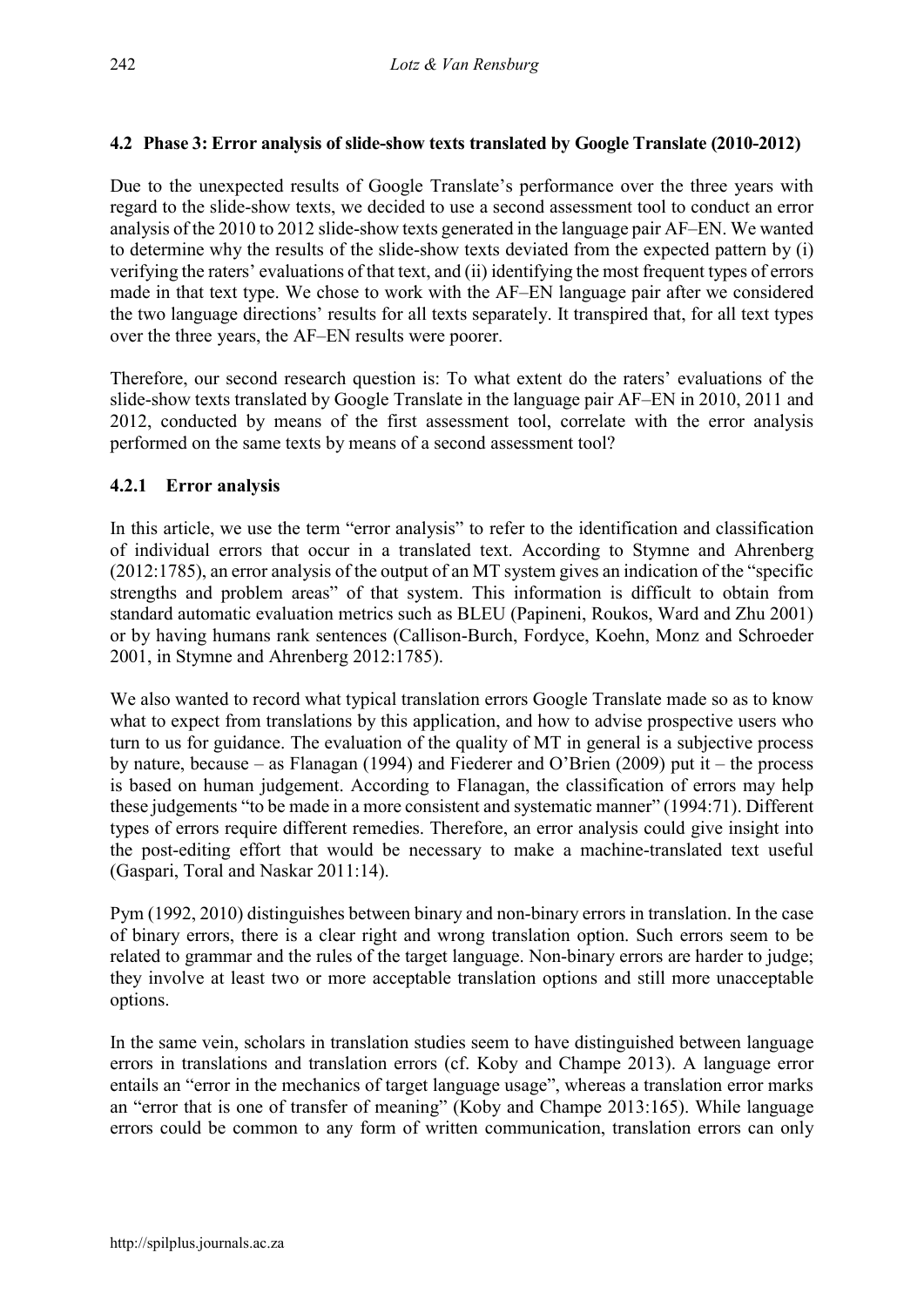occur when a source text and a target text stand in a specific relation to each other (Conde 2013:98, Hansen 2010).

Despite this distinction, both kinds of error could significantly influence the quality of a target text. Therefore, we took both kinds of error into account in our error analysis. Since the significance of errors in a target text could vary (Koby and Champe 2013:165, Hansen 2010), we decided to distinguish in our analysis between errors that would have a negative impact on the transfer of meaning and other errors that are clearly wrong but that would not influence the reader's understanding of the text, although the quality of the text would be affected (an example of this would be language errors). We kept it simple – severe errors (with regard to their effect on the meaning of the text) were assigned a weight of 2, and less serious errors were weighted as 1. Consequently, the higher the score, the lower the quality of the translation.

# 4.2.1.1 Source text

As stated earlier, we decided to analyse the AF–EN slide-show text translation products that had been evaluated in the first part of the study. The source text was originally created as a Microsoft PowerPoint presentation for a lecture in social anthropology and consisted of 312 words, forming 10 slides. Since Google Translate cannot translate text in PowerPoint format, the text had to be extracted, hence our reference to "slide-show text" rather than "PowerPoint slides" to denote this text type. Also, slide-show texts may occur in a variety of presentation software applications other than PowerPoint, such as Prezi or Apple's Keynote. The translations by Google Translate of this source text in three consecutive years – namely 2010, 2011 and 2012 – were analysed to identify translation errors as an indication of quality.

#### 4.2.1.2 Framework for evaluation

The Framework for Standardized Error Marking of the American Translators Association (ATA; henceforth referred to as "the ATA Framework") was adapted to perform the error analyses, thus becoming our second assessment tool. Among other evaluation tools, evaluators employ the ATA Framework to evaluate translations submitted for the ATA certification examination (ATA 2009, 2013). The ATA Framework specifies errors by type, and Doyle (2003:21) finds that it provides "a ready-made, standardised, time-tested, and professionally recognized model for conducting theory-based, systematic, coherent, and consistent evaluations of […] translations". The ATA Framework was therefore a suitable basis for the error analysis we wished to perform.

We adapted the ATA Framework used by Doyle (2003:22-23) slightly to provide for errors that may occur in machine-translated text and that usually do not occur in translations by humans (see the appendix for our adapted framework, the second assessment tool in this study). We added two categories, namely Non-Translation: Insertion of Word from Source Language, and Switched Elements; both additions are discussed in section 4.2.2.3. The categories of Illegibility and Unfinished Passage were inapplicable and therefore excluded. Since the ATA certification examination is a handwritten exercise taken within a set time frame, legibility and the ability to finish translating a passage are relevant factors in the evaluation of candidates taking this exam. In our case, however, where we assessed translations generated by a computer, neither legibility nor time constraints were factors influencing the performance we wished to measure. Like Doyle (2003), we coded the criteria numerically, from 1 to 22, and inserted comments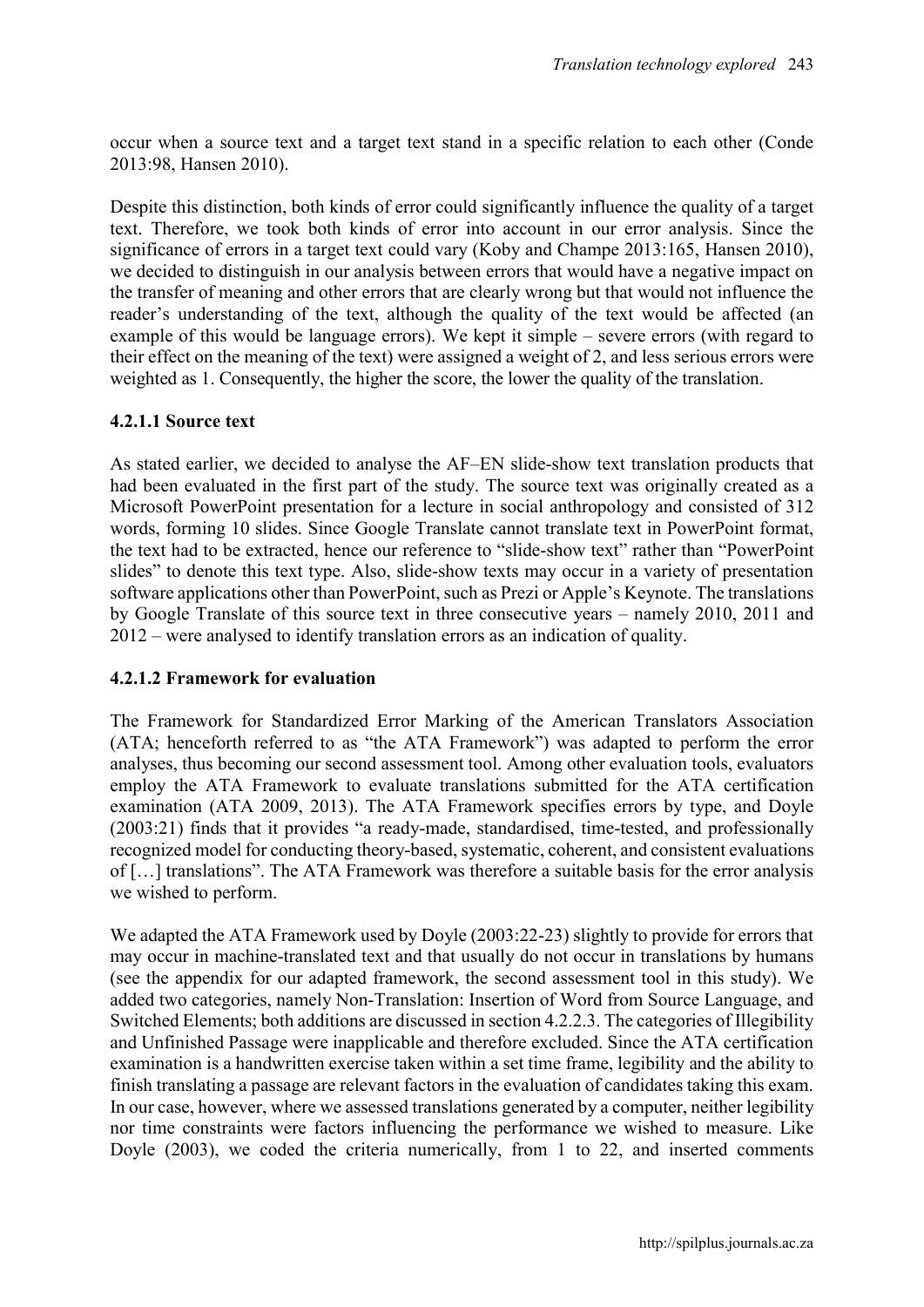containing the corresponding numbers in the analysed texts to indicate to which category each error in the texts belonged.

The first author performed the error analysis, after which the second author authenticated it. When we disagreed on an error category, we discussed the case until we reached a consensus. At the time of the error analysis, the first author had 12 years of experience as a language practitioner and her highest qualification was an MA in General Linguistics. The second author had 10 years of experience and her highest qualification was an MPhil in Translation Studies. She was also working on her PhD in Translation Studies at the time.

# 4.2.2 Results

# 4.2.2.1 Number of errors

The error analysis of the three translations yielded 71 errors for the Google Translate (GT) 2010 translation, 60 errors for the GT 2011 translation, and 48 errors for the GT 2012 translation. This yields intervals of improvement of 11 and 12, respectively. The interval of improvement between the GT 2010 and GT 2012 error count is 23. The results are illustrated in Figure 4.



Figure 4. Number of errors in 2010, 2011 and 2012 slide-show text translations by Google Translate

There is a definite decrease in errors over the three years in question, which indicates that the quality of Google Translate's output has indeed improved since 2010. This confirms Och's assertion that Google Translate's output quality for particular language combinations improves over time, since more text in those language combinations gradually becomes available to Google Translate to "learn" from.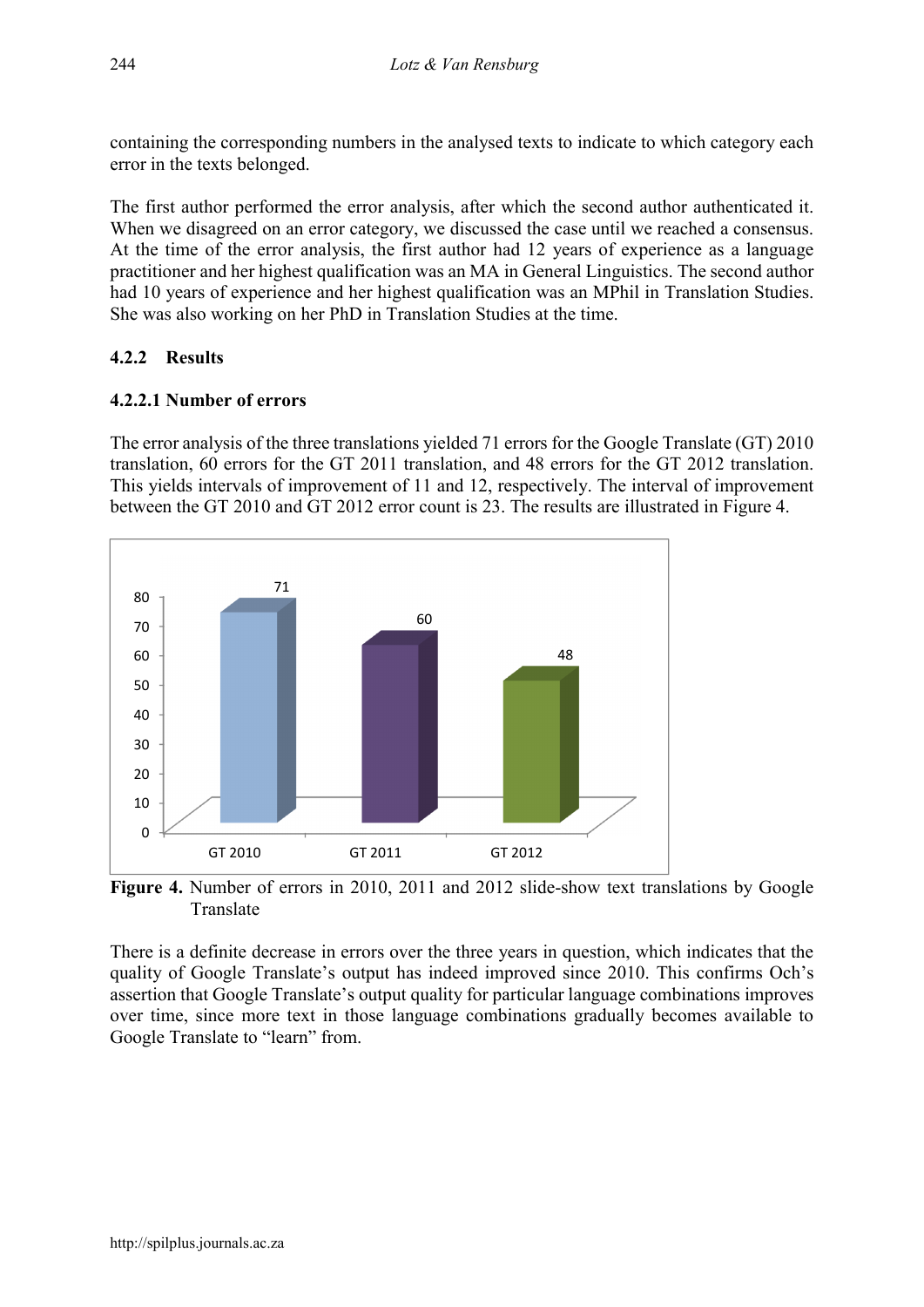#### 4.2.2.2 Weighted error analysis scores

The weighted error analysis scores were 107 for the GT 2010 translation, 92 for the GT 2011 translation, and 69 for the GT 2012 translation. See Figure 5 in this regard (recall that, as mentioned in section 4.2.1, the higher the score, the lower the quality).



Figure 5. Weighted error analysis scores of the 2010, 2011 and 2012 slide-show text translations by Google Translate

There is a steady decrease in the weighted error analysis scores over the three years, with an interval of improvement of 15 between the GT 2010 and GT 2011 translations, and an interval of improvement of 23 between the GT 2011 and GT 2012 translations. There is a combined interval of improvement of 38 between 2010 and 2012. Table 1 shows the number of errors and the weighted error analysis scores of the 2010, 2011 and 2012 translations for easy comparison.

| Table 1. Number of errors and weighted error analysis scores of the 2010, 2011 and 2012 slide- |  |
|------------------------------------------------------------------------------------------------|--|
| show text translations by Google Translate                                                     |  |

|         | <b>Number of errors</b> | Weighted error analysis score |
|---------|-------------------------|-------------------------------|
| GT 2010 |                         | 107                           |
| GT 2011 |                         | 92                            |
| GT 2012 |                         |                               |

The error scores and the weighted error analysis scores both indicate a significant improvement in Google Translate's output over the three years in question. This once again confirms our finding concerning our first research question. However, the results of the holistic evaluation conducted by means of the first assessment tool for the same set of texts differ from this analytical evaluation. As mentioned earlier, the first assessment results showed that the quality of the GT 2011 slide-show texts was perceived to be higher than that of the 2012 version.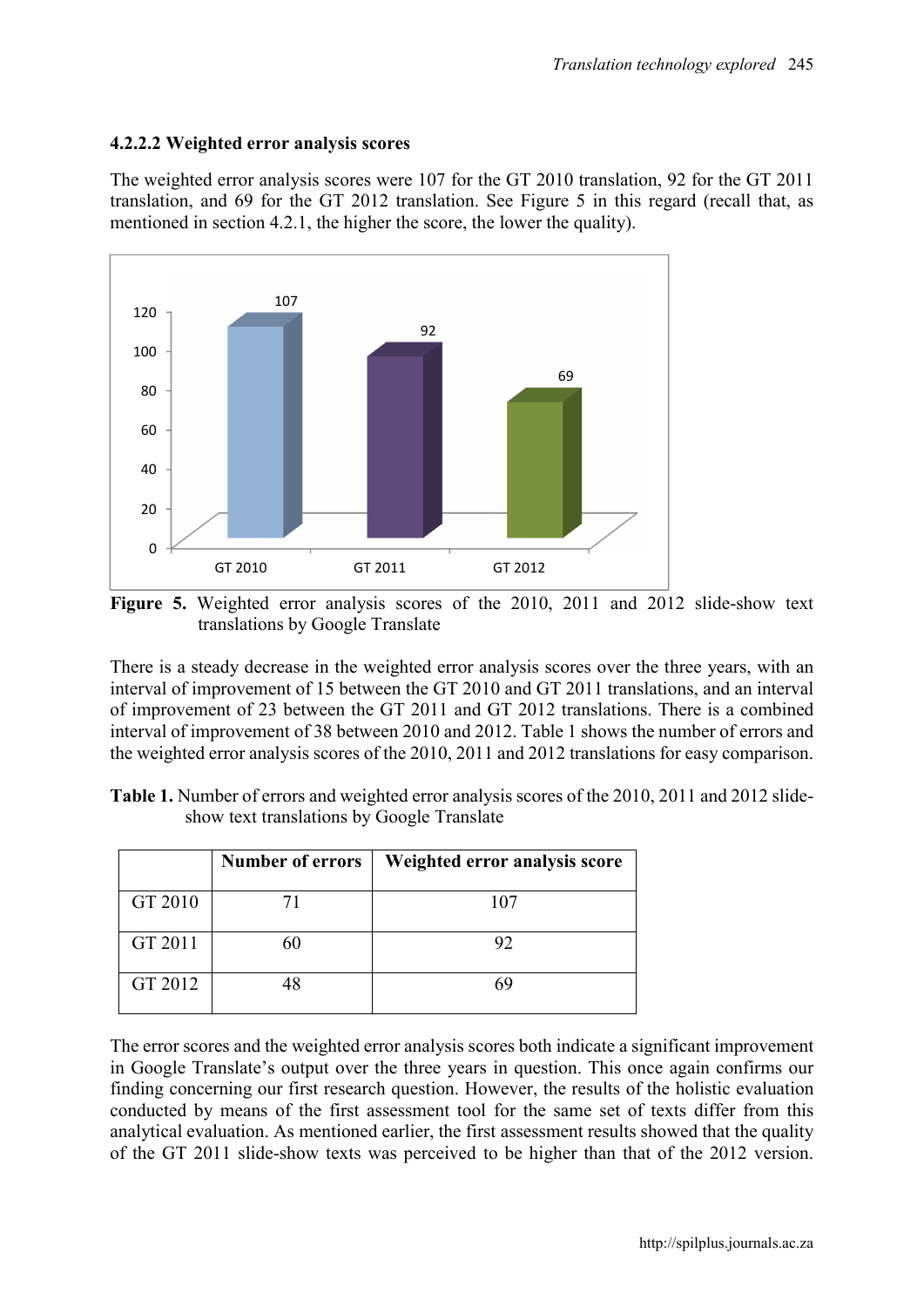Consequently, the answer to our second research question is that, due to unexpected results in the GT 2011 slide-show texts obtained in the first assessment, the first assessment results do not correspond fully with the results from the error analysis. The error analysis indicates a steady improvement over all three years in question, whereas the first assessment results indicate an improvement only if the 2010 results are compared with the 2012 results, without taking the 2011 results into account.

Upon closer investigation of the individual raters' scores in the first assessment, it became clear that the sharp increase in the score of the GT 2011 slide-show translation was due mainly to two of the five raters perceiving the GT 2011 slide-show translation to be of a much higher quality than the 2012 version. One should take into account that new errors – that is, errors that did not occur in the 2010 or 2011 translations – had been introduced in the GT 2012 text. For example, in the 2010 and 2011 texts, "voorouers" was correctly translated to "ancestors". The 2012 translation used "parents" as a translation of "voorouers", which constitutes a mistranslation according to the second evaluation tool. Another new, prominent mistranslation in the 2012 text was "foreign affairs" for "buite-egtelike verhoudings" ('extra-marital affairs'). Although many errors that occurred in 2010 and 2011 have been improved on in the 2012 text, the errors that were newly introduced in 2012 simply may have borne more negative weight in the opinion of the two raters concerned, and may have tipped the scale for those raters to assign the 2012 text a lower score.<sup>4</sup> This is possible particularly since the first assessment tool is a holistic evaluation tool. The discussion of the distribution of errors in the last section of this article sheds more light on such newly introduced errors.

This brings us to our third and last research question, namely: What was the distribution of errors in the Google Translate AF–EN translations of the slide-show texts in 2010, 2011 and 2012?

# 4.2.2.3 Distribution of errors

In Figures 6 to 8 below, the errors that have been identified in the error analysis of the translations by Google Translate in the different years are arranged in descending order of frequency. We followed the reasoning in Doyle (2003) that, when the data are presented in this manner, problem areas are revealed more clearly.

 $\overline{\phantom{a}}$ 

<sup>4</sup> Keep in mind that the raters did not assess the texts comparatively – the assessments took place in yearly intervals.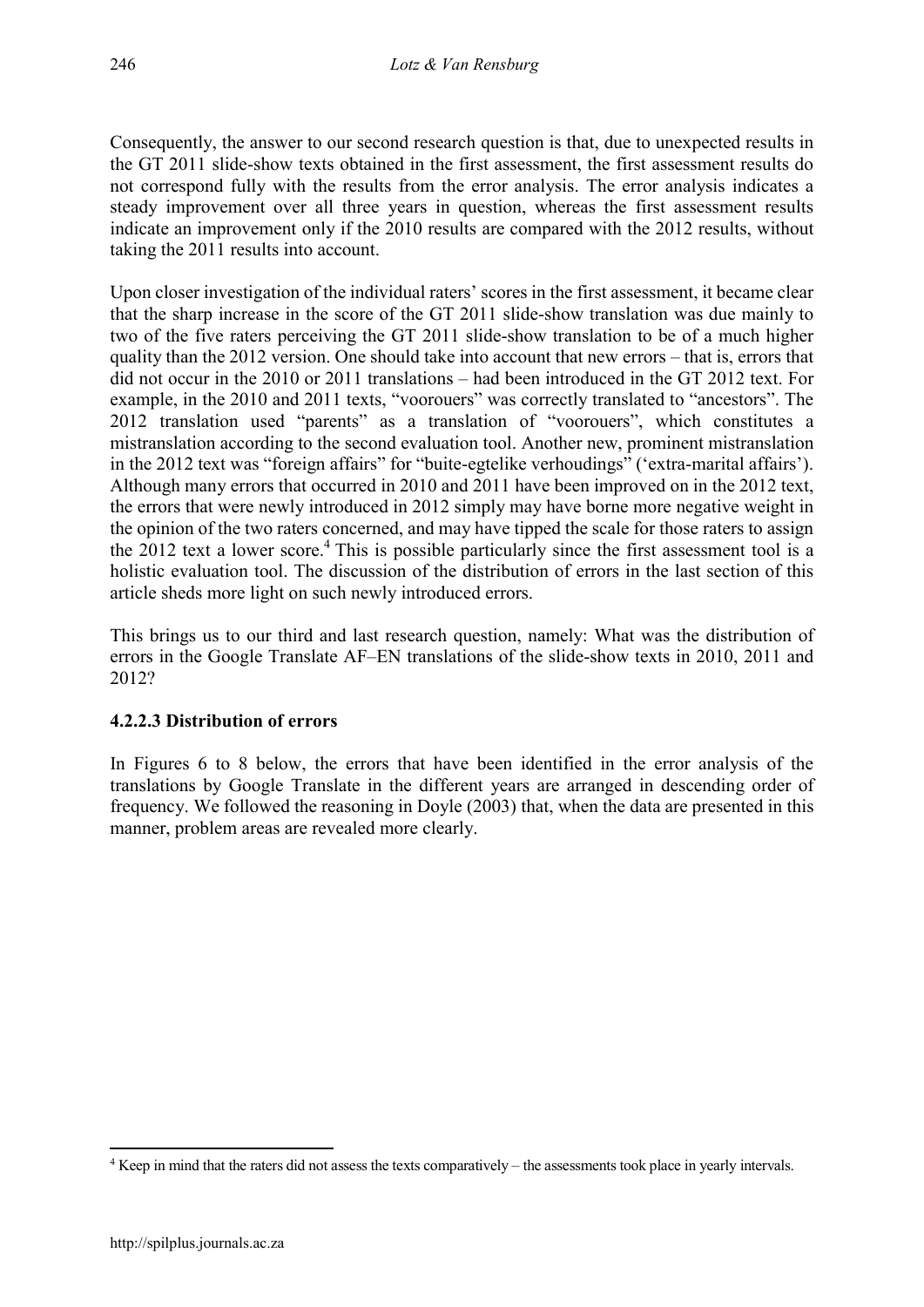

Figure 6. Error distribution in GT 2010 translation



Figure 7. Error distribution in GT 2011 translation



Figure 8. Error distribution in GT 2012 translation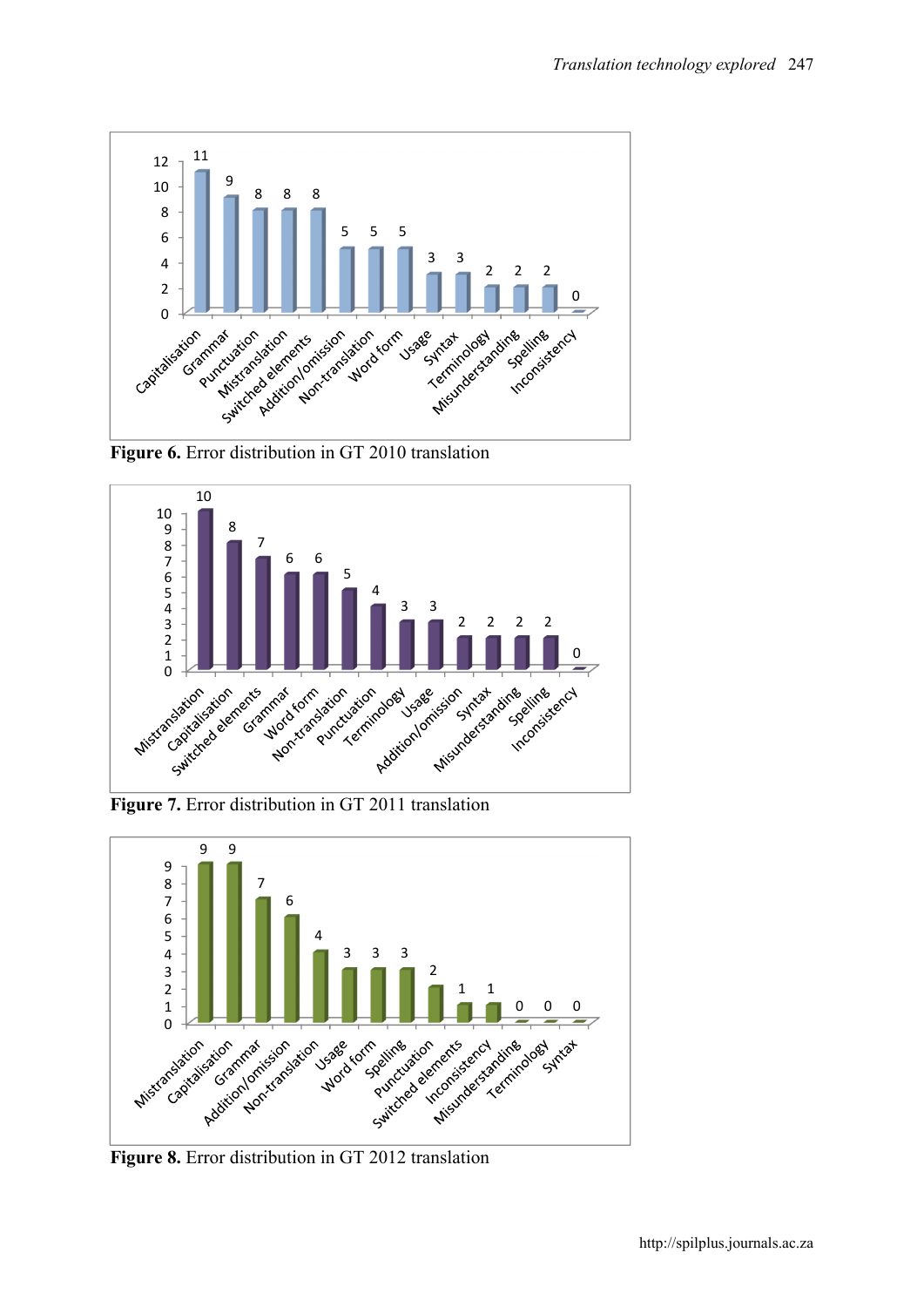Since the 2012 GT translation is the most recent translation – and therefore the most relevant – as well as the best of the Google Translate target texts, we will begin by discussing that text and Figure 8, mentioning the earlier two translations when relevant.

### *(i) Mistranslation*

Nine mistranslation errors were recorded in the analysis of the 2012 translation by Google Translate. Table 2 contains examples of mistranslations in the 2012 translation:

| Source text               | <b>Target text</b>        | <b>Appropriate translation</b>      |
|---------------------------|---------------------------|-------------------------------------|
| Rituele mistifiseer       | Ritual *demystify         | Ritual mystifies/Rituals<br>mystify |
| Afhanklikes ontvang slegs | *Dependents receive only  | Dependants receive only             |
| 30% daarvan               | $30\%$ of *them           | $30\%$ of that                      |
| verkry invloed            | <i>*possess</i> influence | obtain influence                    |

Table 2. Mistranslations in GT 2012 translation

\* denotes an error

The most entertaining mistranslated phrase occurred with the translation of "bier, handel en buite-egtelike verhoudings", which was rendered in the different years as follows:

- 2010: beer, trading and extra-marital \*relations
- 2011: beer, \*marketing and extra-marital \*relationships
- 2012: beer, trade and \*foreign affairs

"Extra-marital relations" (2010) and "relationships" (2011) were marked as word choice/terminology errors, since the unmarked form of this would be "extra-marital affairs". This was a borderline case, since the translation may be acceptable, but is not 100% correct. This brings to mind Pym's (1992, 2010) non-binary errors mentioned earlier in this article. With "marketing" that occurred in the 2011 translation of "handel", another mistranslation was introduced, and "extra-marital relationships" was once again marked as a word choice/terminology error. The 2012 translation containing the mistranslation "foreign affairs" for "buite-egtelike verhoudings" could indeed result in serious misunderstanding.

As mentioned in the previous section, "voorouers" was mistranslated a few times as "parents", instead of "ancestors", in the three translations. It is significant that the correct translation equivalent, "ancestors", was indeed used in the Google Translate 2010 translation (albeit only once), and both times where it occurred in the 2011 translation. In 2012, "voorouers" was again translated as "parents".

This regression could be an indication of the dynamic state of Google Translate's translation memory system or database from which it draws its translation choices. Due to its crowdsourcing and harvesting of translations wherever possible, anyone could influence the Google Translate database, especially in a language combination such as AF–EN, for which less data exist than for a more dominant language pair such as French–English. Precisely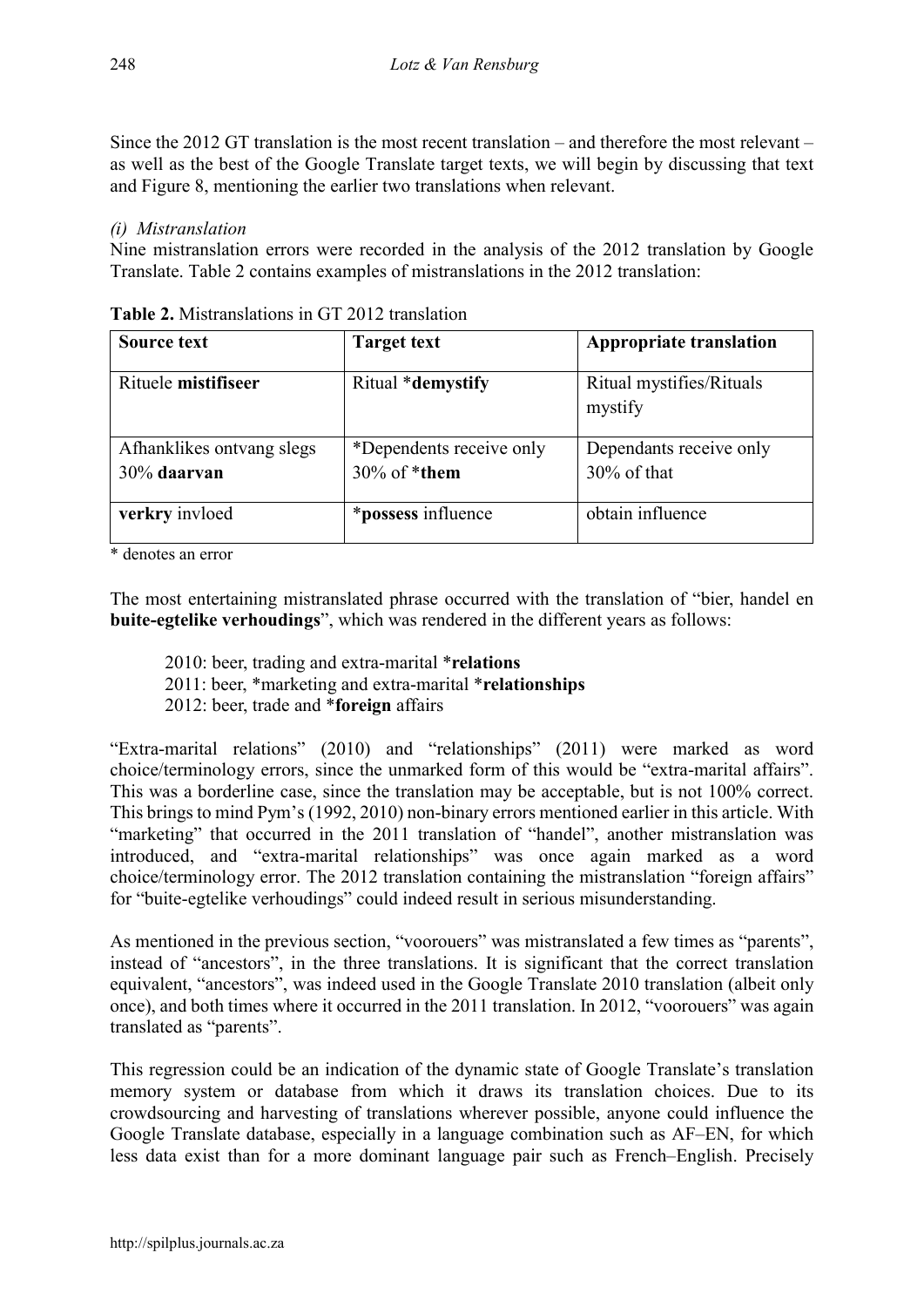because there is no control over what is fed into the database, good translations could be replaced by less fortunate ones just as easily as the other way round. Google Translate is usually quick to rectify mistranslations when it becomes aware of users playing the system for so-called "Easter eggs" (amusing translation options)<sup>5</sup> in more prominent languages.

For the 2011 translation, as in the case of the 2012 translation, Mistranslation was the error category containing the highest number of errors – a total of ten. The 2010 translation had eight errors in this category.

Two other recent studies on the evaluation of MT, those of Valotkaite and Asadullah (2012) (Portuguese–English) and Avramidis, Burchardt, Federman, Popović, Tscherwinka and Vilar (2012:1128) (Spanish–English, German–English, English–German), found "wrong lexical choices" to be the most frequent error type that they encountered. "Wrong lexical choices" and "mistranslation" denote broadly the same kind of error in this case. Gaspari et al. (2011) highlight the mistranslation of compounds in particular as a prominent error in German–English MT.

#### *(ii) Capitalisation*

There were also nine errors with regard to capitalisation in the 2012 text. Capitalisation concerns whether upper or lower case is used appropriately in the target text to reflect how it has been used in the source text. The data suggest that there has been almost no decrease in errors in this category over the three years in question, as can be seen when comparing Figures 6, 7 and 8. It seems that Google Translate has not yet devised a way of dealing with transferring source-text capitalisation to the target text appropriately.

#### *(iii) Grammar*

With regard to Grammar, the category reflecting the second highest number of errors for the 2012 translation, errors were generally rooted in subject-verb agreement or the form of the verb. For example, "Women [...] \*does not control the resources", and "ritual \*hide the gender inequality".

As can be seen in Figures 6, 7 and 8, Grammar was a prominent error category in all three years.

#### *(iv) Addition or omission*

In the three translations by Google Translate, elements were omitted rather than added. In addition to some words that have been omitted in the translated texts, the graphic element that the source text contained was also omitted in all three translations, since Google Translate does not insert such elements in its generated translations. Post-editing in this respect is definitely required.

Izwaini (2006:147) also identified "addition and deletion problems" as a specific concern in a study that evaluated Google Translate's beta English–Arabic/Arabic–English output.

**<sup>.</sup>** <sup>5</sup> For example, Hauksson (2011) recorded that when one translated "Lalalalala" from English to Icelandic, Google Translate translated it as "Björk", the famous Icelandic singer. Being Icelandic himself, Hauksson emphatically states that this was an incorrect translation. It is humorous, however. When the authors tried this, "Lalalalala" translated to "Umm" – it has clearly been changed.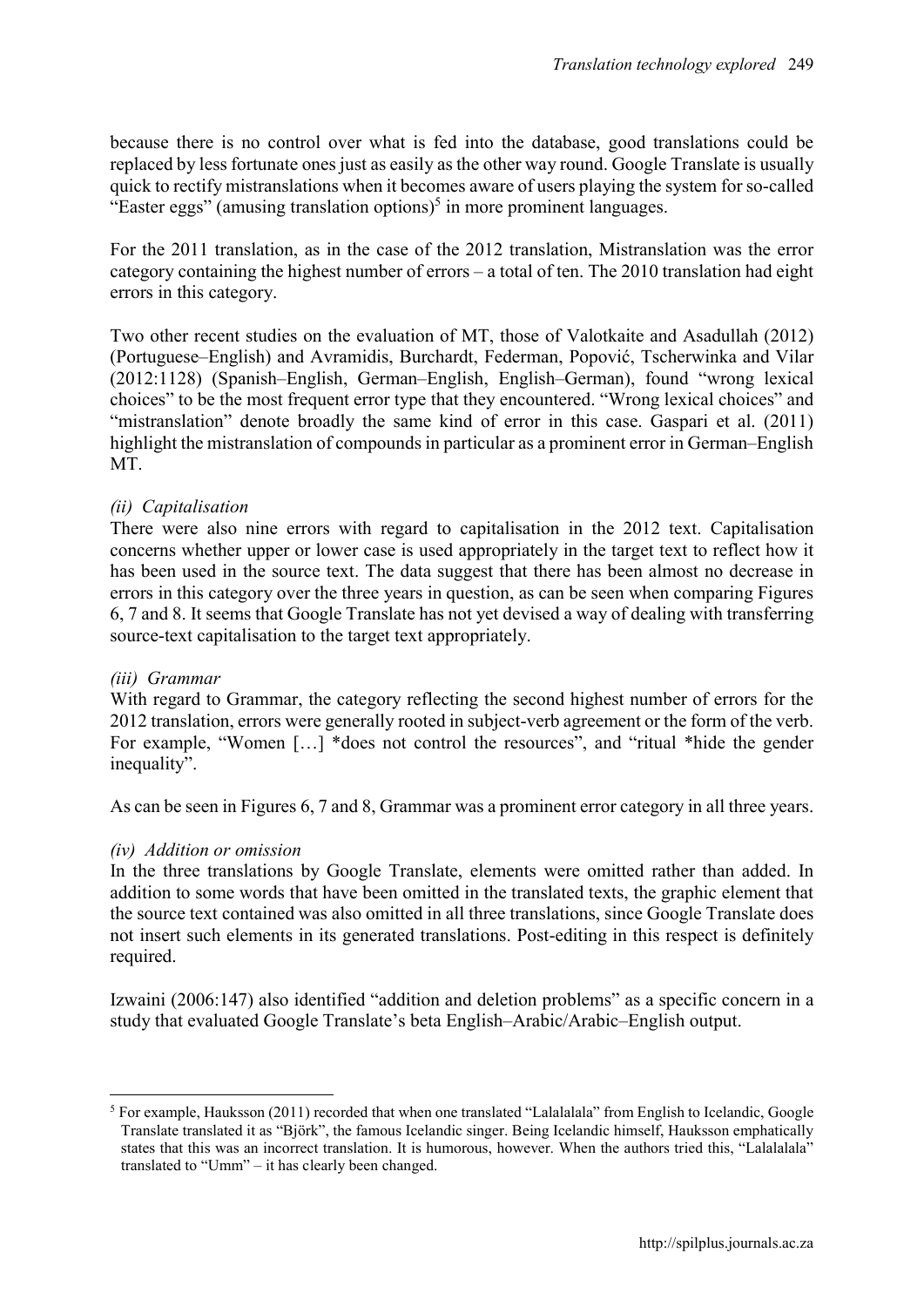### *(v) Non-translation*

The Non-translation category was added to our framework to provide for a common Google Translate error, namely that if the application does not find a match for a source-text word or combination of words, it simply inserts the source-text word or combination of words into the target text, almost as a placeholder. There were five instances of non-translation in the Google 2010 and 2011 translations, whereas the 2012 translation contained four instances. "Mistifikasie", "mistifiseer", "trekarbeiderinkomste" and "saameet" (the contraction of the latter was a spelling error in the source text) baffled the application in all three years.

Valotkaite and Asadullah (2012) identified "untranslated words" as a prominent error category in their study of the quality of two rule-based MT systems' output in Portuguese–English.

A way of ensuring optimum MT results is by editing source texts carefully to avoid unnecessary mismatches or non-translation, as in the case of the contraction "saameet" in our source text. A further step is to apply controlled language rules to the source text, by which constructions or elements known to cause errors in MT are edited or removed beforehand. Problematic features include long sentences, gerunds, long noun strings, and ambiguous anaphoric referents (Fiederer and O'Brien 2009:52).

### *(vi) Spelling*

Three spelling errors were recorded for the 2012 translation, as well as two spelling errors for each of the 2011 and 2010 translations. In all three translations, "dependants" (\*"dependents") was spelled wrong consistently. There was an additional issue with spelling, namely that we were not able to change the language setting to differentiate between American English and British English in Google Translate – only one language option was given, namely "English". Therefore, in each of the translations, one error was counted for the fact that American English rather than British or South African English was used (for example, "labor" instead of "labour"), since the implicit translation brief for all documents at Stellenbosch University is that British English be used, and it would have been necessary to correct those words had the texts been post-edited. We felt that counting an error for each occurrence of a word with American spelling would have been unreasonable and that it would have skewed the results, since the American forms are not intrinsically wrong.

Spelling is a Google Translate problem that Izwaini (2006:147) highlights as well, albeit with regard to a beta language combination at the time.

Scores for the categories Word Form and Usage did not vary significantly over the three years.

#### *(vii) Punctuation*

The incidence of punctuation errors decreased considerably over the three years. Only two errors in this category were identified in the 2012 translation, while four punctuation errors occurred in the 2011 translation – half the number of errors logged for the 2010 translation. Punctuation errors consisted mostly of colons replaced by commas, which influenced the transfer of meaning since the colon in those cases indicated that an explanation of whatever preceded the colon would follow, whereas a comma usually indicates a pause or serves as a mechanism to facilitate a list of items. In a few cases, the comma in the source text was simply omitted in the target text.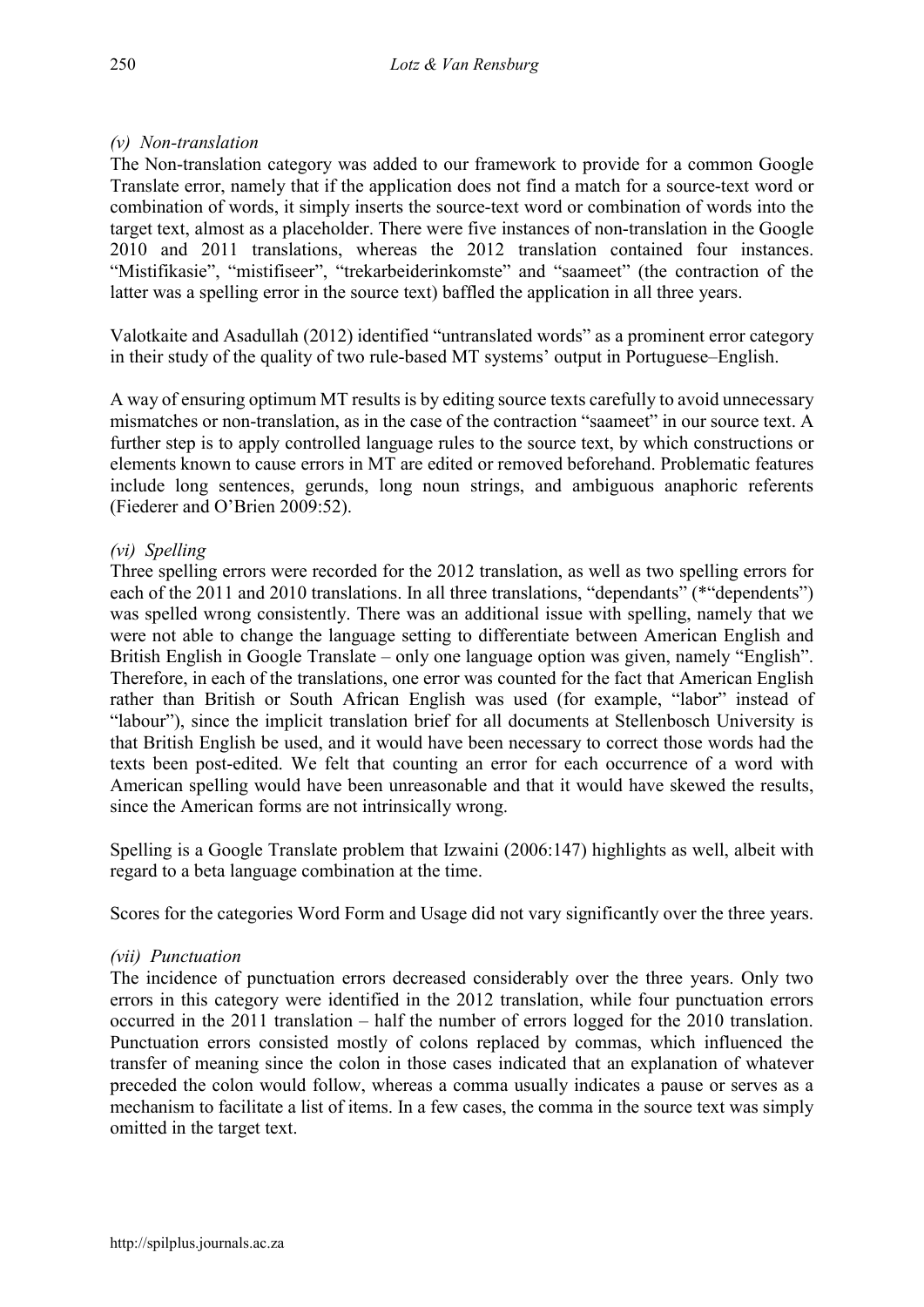#### *(viii) Switched elements and syntax errors*

The Switched Elements category was also added to our framework to provide for a frequent error that occurs in Google Translate translations. "Elements" may refer to words or phrases. This category involves two adjacent elements having been translated correctly in the target text, but appear to be switched around, in comparison to the position of those elements in the source text (see the appendix with our evaluation framework, the second assessment tool). Simply marking such an error as a syntax error is one way of dealing with this, since the natural word order of the target language has indeed not been followed if elements have been switched. However, it does not explain what has happened in the text and in the translation process.

Consider the following example:

Source text: […] in die vorm van rituele om goeie verhoudings te bou Target text: \*[…] in the form of rituals to good building relationships

In the target text, "building" and "good" have been switched. The Switched Elements category allows for differentiation between two elements that have merely been switched, on the one hand, and a problematic or nonsensical arrangement of more than two words or other elements of a sentence, on the other hand, which is identified by means of the Syntax category. Due to this differentiation, the 2012 translation does not contain any syntax errors and only one switched element, the 2011 translation contains two syntax errors and seven switched elements, and the 2010 translation contains three syntax errors and eight switched elements. From this it is clear that switched elements as well as syntax errors decreased steadily over the three years.

In a study by Avramidis et al. (2012) in which the quality of the output of three MT systems in the language combinations German–English, German–Spanish and Spanish–German was investigated, syntax is listed as the next frequent error after wrong lexical choices.

#### *(ix) Inconsistency*

In the 2012 translation, one inconsistency was recorded. In this year, "voorouers", which occurred twice in the source text, was translated once as "parents" and once as "ancestors". No inconsistencies were recorded for the previous two years' translations. The Inconsistency error category is an example of a category in which the most recent translation performed worse than those of the previous years.

#### *(x) Misunderstanding*

Errors with regard to misunderstanding decreased over the three years, with no errors in this category recorded for the 2012 translation. The proper noun "Frederick Engels" occurred in the source text; in the 2010 and 2011 translations the surname "Engels" was translated as "English", which we regarded as misunderstanding, since the surname was mistaken for the name of a language and translated as such. However, the surname was translated correctly in the 2012 translation when used in combination with the name Frederick. This indicates that this combination must have been added to the database from which Google Translate draws its options for translation from Afrikaans to English during the time frame between our 2011 and 2012 translations.

Studies by Gaspari et al. (2011), concerning the language combinations of German–English and Dutch–English, and Chang-Meadows (2008, in Temizöz 2012), who worked in the combination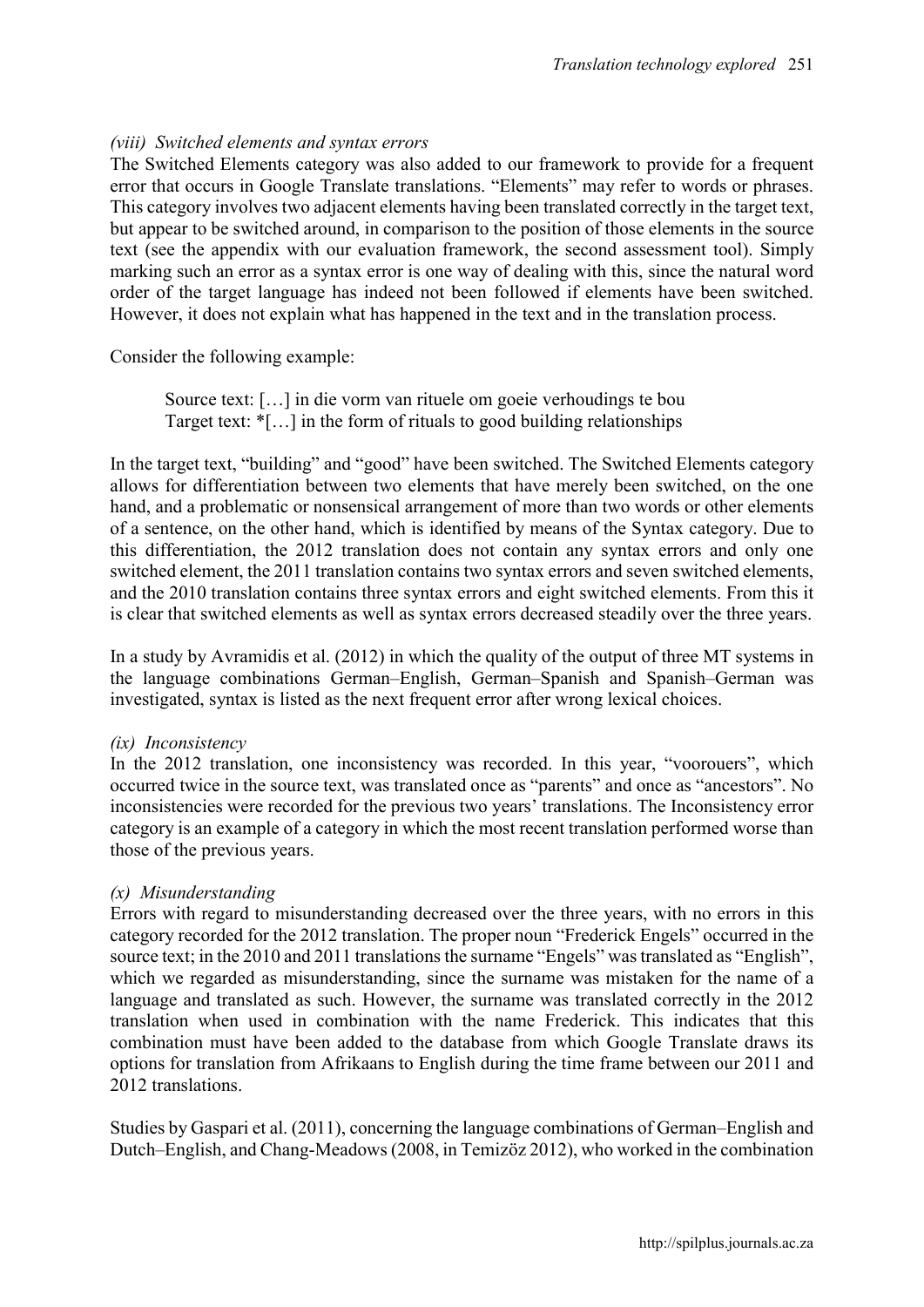of Chinese–English, also identified the translation of proper nouns as problematic for MT systems.

# *(xi) Terminology*

Terminology errors decreased over the three years in question, with no errors recorded for the 2012 translation in this category.

Terminology errors and Mistranslation errors (the highest ranking category for the 2011 and 2012 translations, as discussed earlier in this section) are closely related categories in that both are concerned with the best translation equivalent in the target language. A terminology error in particular occurs when a term specific to a specialised subject field is not used even though the corresponding term is used in the source text; a mistranslation error is a more general indication that a segment of the source text has not been conveyed properly in the target language (see the appendix for our evaluation framework, the second assessment tool).

Van Rensburg et al. (2012) (AF–EN and EN–AF) and Zuo (2010, in Temizöz 2012) (English– Chinese), among other studies on the performance of MT systems, have found that MT performs well terminology-wise if the database from which the translation options are drawn contains the correct equivalents.

# 4.2.3 Final word on the error analysis

The error analysis has pointed out that mistranslation posed the largest risk associated with using Google Translate in the language pair we investigated. Grammatical errors and the nontranslation and omission of elements are other likely risks that could impact on the quality of the target text when Google Translate is used to generate translations. These findings correspond with findings of other studies on the evaluation of the output and performance of MT systems.

The error analysis has also shown that even the best translation in our case study, namely the 2012 translation, showed unexpected new errors due to the very same dynamism of the databases that generally helps to improve Google Translate's output. We suspect that these unexpected new errors also led two of our raters to perceive the quality of the 2012 Google Translate translation of slide-show texts more negatively than was actually the case, in comparison to their perceptions of the translations from the previous two years.

# 5. Summary, conclusion and recommendations for further studies

Online MT has put MT on the map for the general public who uses the Internet. Over the past few years, we at the Stellenbosch University Language Centre have experienced that more and more clients view online translation services, particularly those that are free of charge, as a viable option to meet their translation needs.

The empirical study described in this article focused on the quality of the output of the free online MT application Google Translate. We investigated three research questions in this regard. Our first research question was: Has the quality of Google Translate's output in the language combination AF–EN and EN–AF improved over the period 2010 to 2012? The verdict is a resounding yes, in accordance with Och and Austermühl's assertions regarding the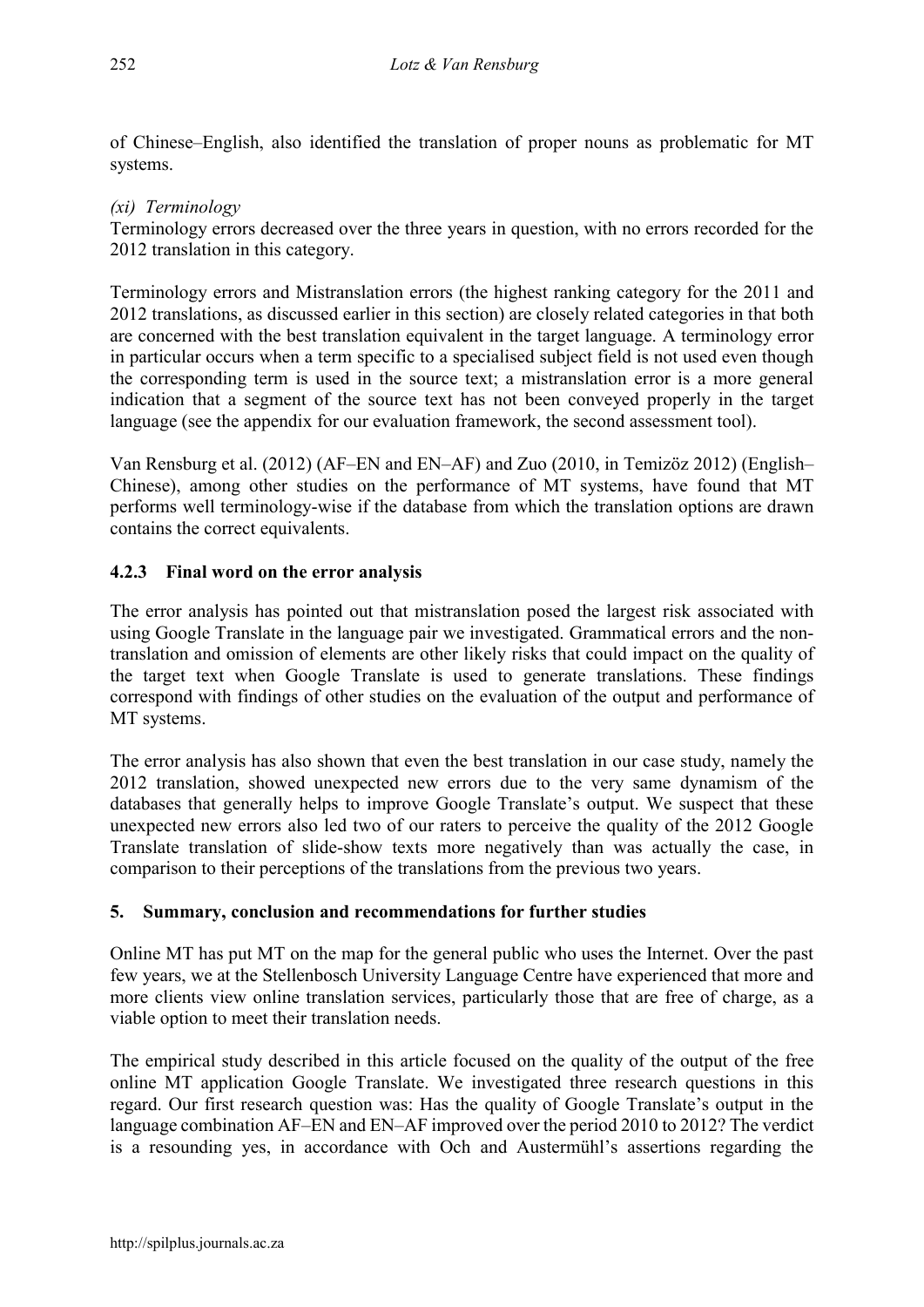improvement of MT over time. Our second research question investigated to what extent the raters' evaluation of the slide-show texts translated by Google Translate in the language pair AF–EN in 2010, 2011 and 2012, conducted by means of our first assessment tool, correlated with the error analysis of the same texts, performed by means of our second assessment tool. The first assessment results did not correspond fully with the results of the error analysis. The first assessment results showed that the raters awarded the GT 2011 slide-show translation higher marks than the 2012 translation. We suspect that new errors in the 2012 translation may have had a large impact on the raters' perception of the quality of the 2012 translation. Our third research question explored the distribution of errors in the Google Translate AF–EN translations of the slide-show texts in 2010, 2011 and 2012. We found mistranslation to be the largest risk of using Google Translate. Errors regarding capitalisation, grammatical errors and the non-translation or omission of elements – followed by spelling errors and punctuation errors – are other likely risks users of this application must be prepared to deal with.

The raw texts that were generated by Google Translate for this study were not usable for the purpose for which the source text had been created, namely for a presentation in a lecture. The translations would require thorough post-editing before being able to accommodate multilingual information exchange in the classroom. However, the fact that the raw Google Translate output was not usable without being post-edited does not render Google Translate useless. Google Translate is a useful tool in certain contexts – it depends on what the translations will be used for and whether they are post-edited adequately. We agree with Fiederer and O'Brien (2009)'s view that, "when used intelligently, MT does not have to be synonymous with poor quality in translation".

A possibility for further study is an investigation on how long it would take to post-edit the texts that have been generated by Google Translate in this research. This will tackle a question of particular interest to clients, namely how much they will have to spend on post-editing if they decide to harness MT. In addition, since Google Translate added isiZulu, among other languages spoken in Africa, to its oeuvre in December 2013 (Google Translate Blog 2013), research on the quality of its translations involving isiZulu could also now be undertaken.

# References

Aiken, M. and S. Balan. 2011. An analysis of Google Translate accuracy. *Translation Journal* 16(2). Available online: <http://translationjournal.net/journal/56google.htm> (Accessed 13 February 2012).

ATA (American Translators Association). 2009. ATA Certification Program. Available online: https://www.atanet.org/certification/aboutexams\_overview.php (Accessed 21 June 2013).

ATA (American Translators Association). 2013. ATA Certification Program: Framework for Standardised Error Marking. Available online: https://www.atanet.org/certification/ aboutexams\_\_error.php (Accessed 25 February 2013).

Austermühl, F. 2011. On clouds and crowds: Current developments in translation technology. *T21N – Translation in Transition 2011-09*. Available online: [www.t21n.com](http://www.t21n.com/) (Accessed 3 October 2013).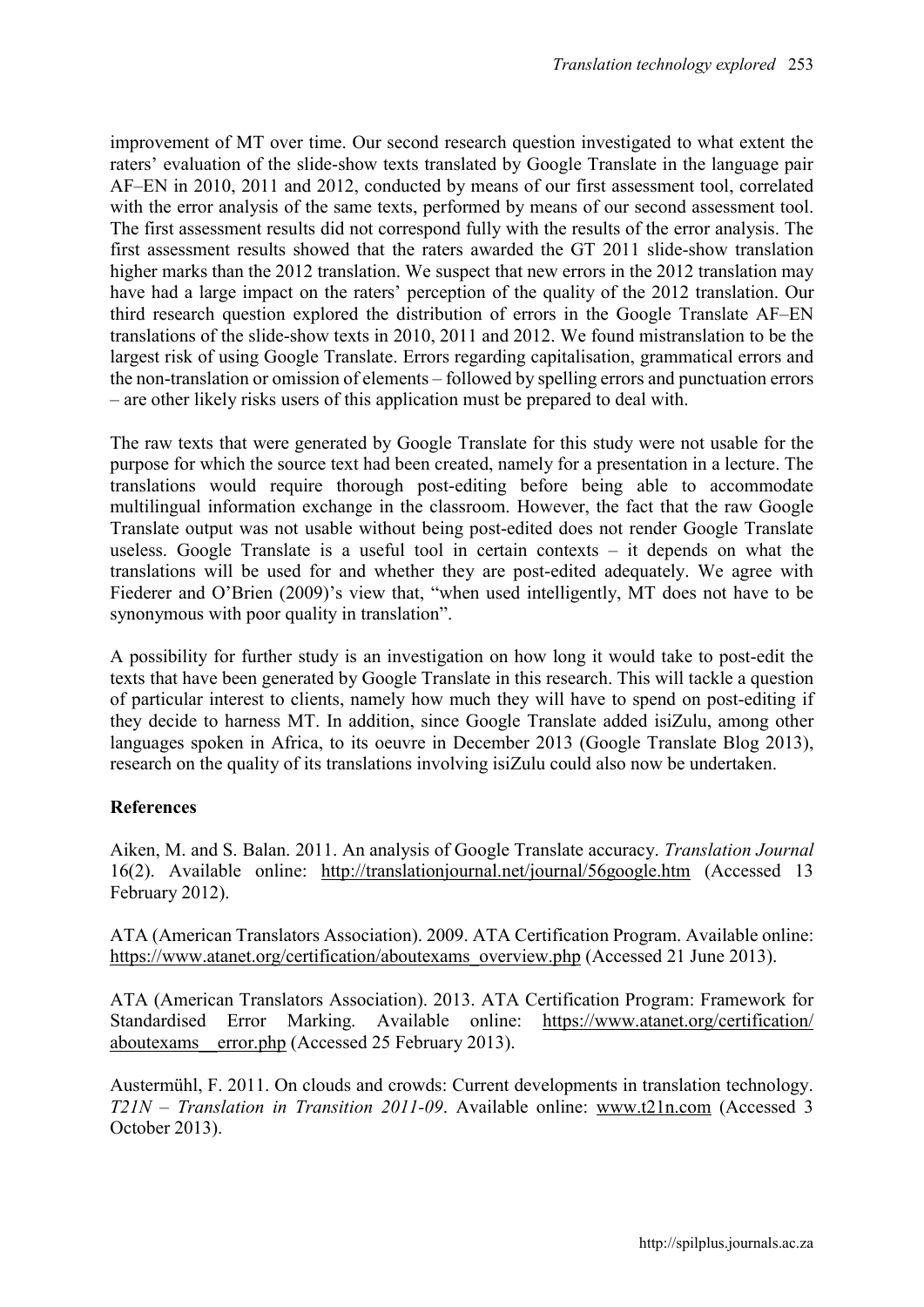Avramidis, E., A. Burchardt, C. Federman, M. Popović, C. Tscherwinka and D. Vilar. 2012. Involving language professionals in the evaluation of machine translation. Proceedings of the Language Resources and Evaluation Conference, 21-27 May, Istanbul, Turkey. Available online: [http://www.lrec-conf.org/proceedings/lrec2012/pdf/294\\_Paper.pdf](http://www.lrec-conf.org/proceedings/lrec2012/pdf/294_Paper.pdf) (Accessed 15 April 2013).

Bennett, S. and L. Gerber. 2003. Inside commercial machine translation. In H. Somers (ed.) *Computers and translation*. Amsterdam and Philadelphia: John Benjamins. pp. 175-190.

Bowker, L. and D. Fisher. 2010. Computer-aided translation. In Y. Gambier and L. van Doorslaer (eds.) *Handbook of translation studies*. Available online: www.benjamins. com/online/hts (Accessed 30 August 2011).

Brasler, C. and J. Zetzsche. 2013. Machine translation: 50 shades of grey. *The ATA Chronicle* February 2013. Available online: http://www.atanet.org/chronicle/feature article february 2013.php (Accessed 18 September 2013).

Colina, S. 2009. Further evidence for a functionalist approach to translation quality evaluation. *Target* 21(2): 235-264.

Conde, T. 2013. Translation versus language errors in translation evaluation. In D. Tsagar and R. van Deemter (eds.) *Language testing and evaluation*. Frankfurt: Peter Lang. pp. 97-112.

DGT (Directorate-General for Translation). 2011. Translator profile: What skills for a changing market? Brussels: European Commission. Available online: http://ec.europa.eu/dgs/translation/ proframmes/languageindustry/platform/documents/translator\_profile\_conclusions\_en.pdf (Accessed 19 September 2013).

Doyle, M. 2003. Translation pedagogy and assessment: Adopting ATA's Framework for Standard Error Marking. *The ATA Chronicle* November/December: 21-29.

Fiederer, R. and S. O'Brien. 2009. Quality and machine translation: A realistic objective? *Journal of Specialised Translation* 11: 52-74.

Flanagan, M. 1994. Error classification for MT evaluation. In *Technology Partnerships for Crossing the Language Barrier.* Proceedings of the First Conference of the Association for Machine Translation in the Americas, 5-8 October, Columbia, USA. Available online: http://mt-archive.info/AMTA-1994-Flanagan.pdf (Accessed 10 June 2013).

Gaspari, F., A. Toral and S. Naskar. 2011. User-focused task-oriented MT evaluation for wikis: A case study. Proceedings of the Third Joint EM+/CNGL Workshop "Bringing MT to the User: Research Meets Translators". 14 October 2011, European Commission, Luxembourg.

Google. N.d.(a). Google Translate. Available online: http://translate.google.com/about/ intl/en\_ALL/ (Accessed 12 February 2014).

Google. N.d.(b). About Google. Available online: http://www.google.com/intl/en/about/ (Accessed 12 February 2014).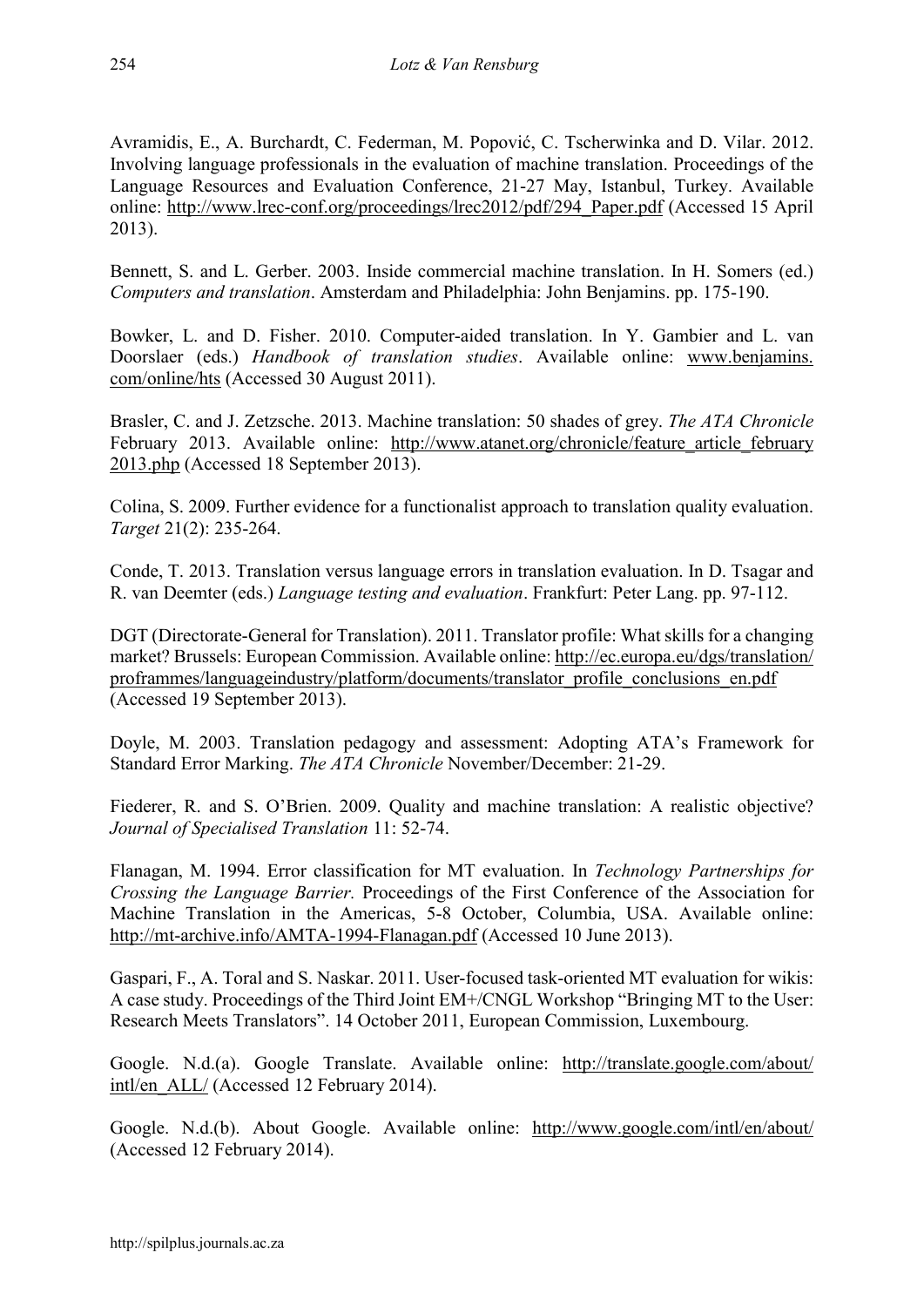Google Translate Blog. 2013. Google Translate – now in 80 languages. 10 December. Available online: http://googletranslate.blogspot.it/ (Accessed 24 March 2014).

Hansen, G. 2010. Translation errors. In Y. Gambier and L. van Doorslaer (eds.) *Handbook of translation studies*. Available online: http://benjamins.com/online/hts/ (Accessed 28 August 2011).

Hauksson, C.M. 2011. *Google Translate turns Lalalalala into Björk.* Available online: http://www.optimizeyourweb.com/2011/01/10/google-translate-turns-lalalalala-into-bjork/ (Accessed 30 October 2013).

Helft, M. 2010. Google's computing power refines translation tool. *The New York Times*, 9 March. Available online: http://www.nytimes.com/2010/03/09/technology/09translate.html (Accessed 4 October 2013).

Hutchins, J. 2001. Machine translation and human translation: In competition or in complementation? *International Journal of Translation* 13(1-2): 5-20. Available online: http://www.hutchinsweb.me.uk/IJT-2001.pdf (Accessed 4 November 2013).

Izwaini, S. 2006. Problems of Arabic machine translation: Evaluation of three systems. Proceedings of the International Conference on the challenge of Arabic for NLP/MT, 23 October, the British Computer Society (BSC), London, UK. Available online: http://mtarchive.info/BCS-2006-Izwaini.pdf (Accessed 15 August 2013).

Koby, G. and G. Champe. 2013. Welcome to the real world: Professional-level translator certification. *Translation & Interpreting* 5(1): 156-172.

Lagoudaki, E. 2008. The value of machine translation for the professional translator. In *AMTA-2008: MT at work*. Proceedings of the Eighth Conference of the Association for Machine Translation in the Americas, Waikiki, Hawaii. Available online: http://www.mtarchive.info/AMTA-2008-Lagoudaki.pdf (Accessed 15 August 2013).

Papineni, K., S. Roukos, T. Ward and W-J. Zhu. 2001. BLEU: A method for automatic evaluation of machine translation. Technical report RC22176. Yorktown Heights, NY: IBM Research Division, Thomas J. Watson Research Center. Available online: http://www1.cs.columbia.edu/nlp/sgd/bleu.pdf (Accessed 11 August 2013).

Pym, A. 1992. Translation error analysis and the interface with language teaching. Available online: http://usuaris.tinet.cat/apym/on-line/training/1992\_error.pdf (Accessed 7 August 2013).

Pym, A. 2010. Text and risk in translation. Available online: http://usuaris.tinet.cat/apym/online/translation/risk\_analysis.pdf (Accessed 12 October 2013).

Quah, C. 2006. *Translation and technology*. New York: Palgrave Macmillan.

Sager, J. 1994. *Language engineering and translation: Consequences of automation*. Amsterdam: John Benjamins.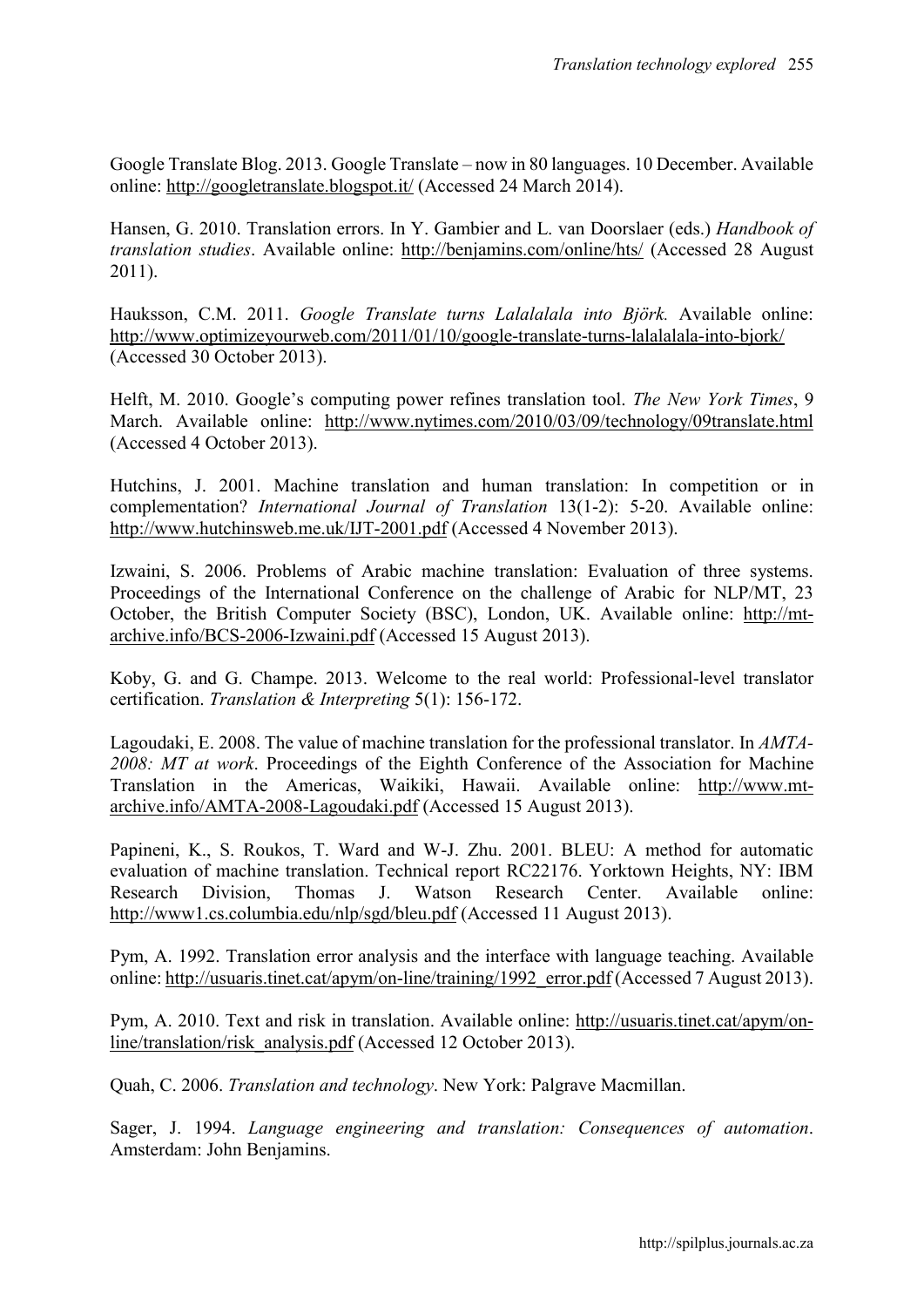Schulz, T. 2013. Translate this: Google's quest to end the language barrier. *Der Spiegel*, 9 September. Available online: http://www.spiegel.de/international/europe/google-translate-hasambitious-goals-for-machine-translation-a-921646.html (Accessed 25 September 2013).

Stellenbosch University. 2010. Language plan of Stellenbosch University. Available online: http://www.sun.ac.za/english/Documents/Language/english\_language/Taalplan2010Eng.pdf# search=language%20plan (Accessed 28 October 2013).

Stymne, S. and L. Ahrenberg. 2012. On the practice of error analysis for machine translation evaluation. Proceedings of the Language Resources and Evaluation Conference, 21-27 May, Istanbul, Turkey. Available online: http://www.lrec-conf.org/proceedings/lrec2012/ pdf/717\_Paper.pdf (Accessed 15 April 2013).

Temizöz, O. 2012. Machine translation and postediting. European Society for Translation Studies Research Committee: State of the Art Research Reports. Available online: http://www.est-translationstudies.org/intranet/research/MT.pdf (Accessed 10 August 2013).

Valotkaite, J. and M. Asadullah. 2012. Error detection for post-editing rule-based machine translation. Proceedings of the Association for Machine Translation in the Americas 2012, Workshop on Post-editing Technology and Practice (WPTP 2012), 28 October-1 November, San Diego, USA. Available online: http://amta2012.amtaweb.org/AMTA2012files/ html6/6 paper.pdf (Accessed 13 April 2013).

Van Rensburg, A., C. Snyman and S. Lotz. 2012. Applying Google Translate in a higher education environment: Translation products assessed. *Southern African Linguistics and Applied Language Studies* 30(4): 511-524.

Wittgenstein, L. 1922. *Tractatus logico-philosophicus*. London: Kegan Paul.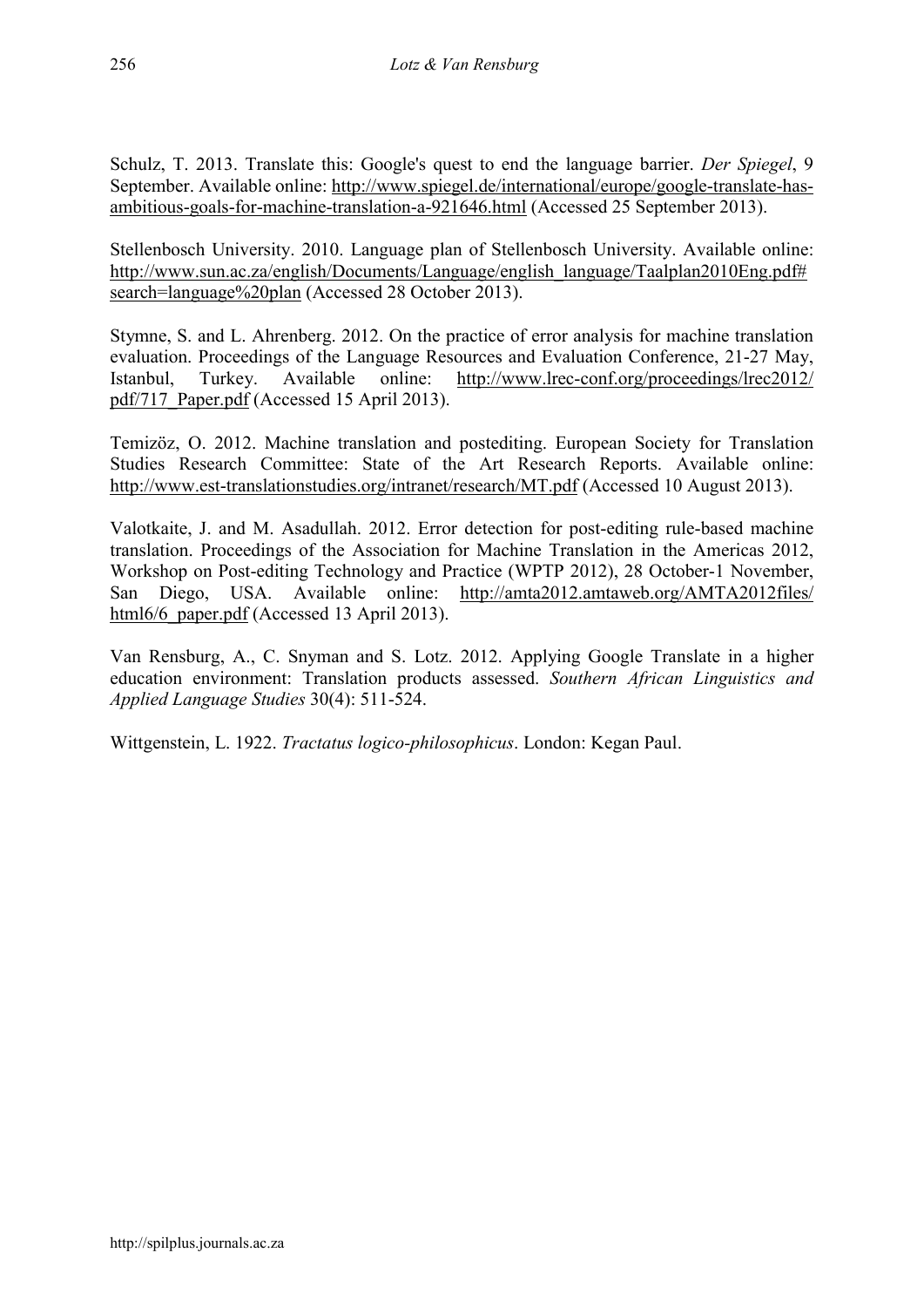# Appendix: Second assessment tool – Framework for error marking (Adapted ATA Framework for Standardized Error Marking)

| Code           | <b>Error category</b>                                            | Criteria and description of each error category                                                                                                                                                                                                                                                                                                                                                                                                         |
|----------------|------------------------------------------------------------------|---------------------------------------------------------------------------------------------------------------------------------------------------------------------------------------------------------------------------------------------------------------------------------------------------------------------------------------------------------------------------------------------------------------------------------------------------------|
| $\mathbf{1}$   | Misunderstanding<br>of original text                             | This category applies when the evaluator can see $-$ usually by back-translating the<br>target text - that the error arises from misreading a word, for example, or<br>misinterpreting the syntax of a sentence. In other words, the result is wrong because<br>the translation was based on a misunderstood source text.                                                                                                                               |
| $\overline{2}$ | Mistranslation into<br>target language                           | The meaning of a segment of the source text is not conveyed properly in the target<br>language. This category applies particularly when any other category in this<br>framework relating to mistranslation would be too forgiving.                                                                                                                                                                                                                      |
| 3              | Addition or<br>omission                                          | Addition: Something is inserted that is not clearly expressed in the source text; when<br>clarifying material is added.<br>Omission: Elements essential to the meaning are left out.                                                                                                                                                                                                                                                                    |
| $\overline{4}$ | Non-translation:<br>Insertion of word<br>from source<br>language | The insertion of a source-language word in the target text when the translator cannot<br>find an equivalent term in the target language.                                                                                                                                                                                                                                                                                                                |
| 5              | Switched elements                                                | Two adjacent elements have been switched around in the target text. The elements<br>have been translated correctly, but appear to be switched around in comparison to<br>the position of those elements in the source text.                                                                                                                                                                                                                             |
| 6              | Too freely<br>translated                                         | Translators are asked to translate the meaning and intent of the source text, not to<br>rewrite or improve on it. The evaluator will carefully compare the target text to the<br>source text. If a 'creative' rendition changes the meaning, an error will be marked. If<br>recasting a sentence - i.e. altering the order of its major elements - destroys the flow,<br>changes the emphasis, or obscures the author's intent, an error may be marked. |
| $\overline{7}$ | Literalness                                                      | A literalness error occurs when a translation that follows the source text word for<br>word results in awkward, unidiomatic, or incorrect renditions.                                                                                                                                                                                                                                                                                                   |
| 8              | Style                                                            | If the source text is characterised by a distinctive manner of expression - flowery,<br>staccato, conversational, instructional - this should be reflected in the target text.<br>Awkward or clumsy renditions that obscure the meaning may also be penalised.                                                                                                                                                                                          |
| 9              | Usage                                                            | Correct and idiomatic usage of the target language is expected. Errors include the use<br>of the wrong preposition or misuse of a grammatical form. Examples: take vs make a<br>walk, married to vs married with, etc.                                                                                                                                                                                                                                  |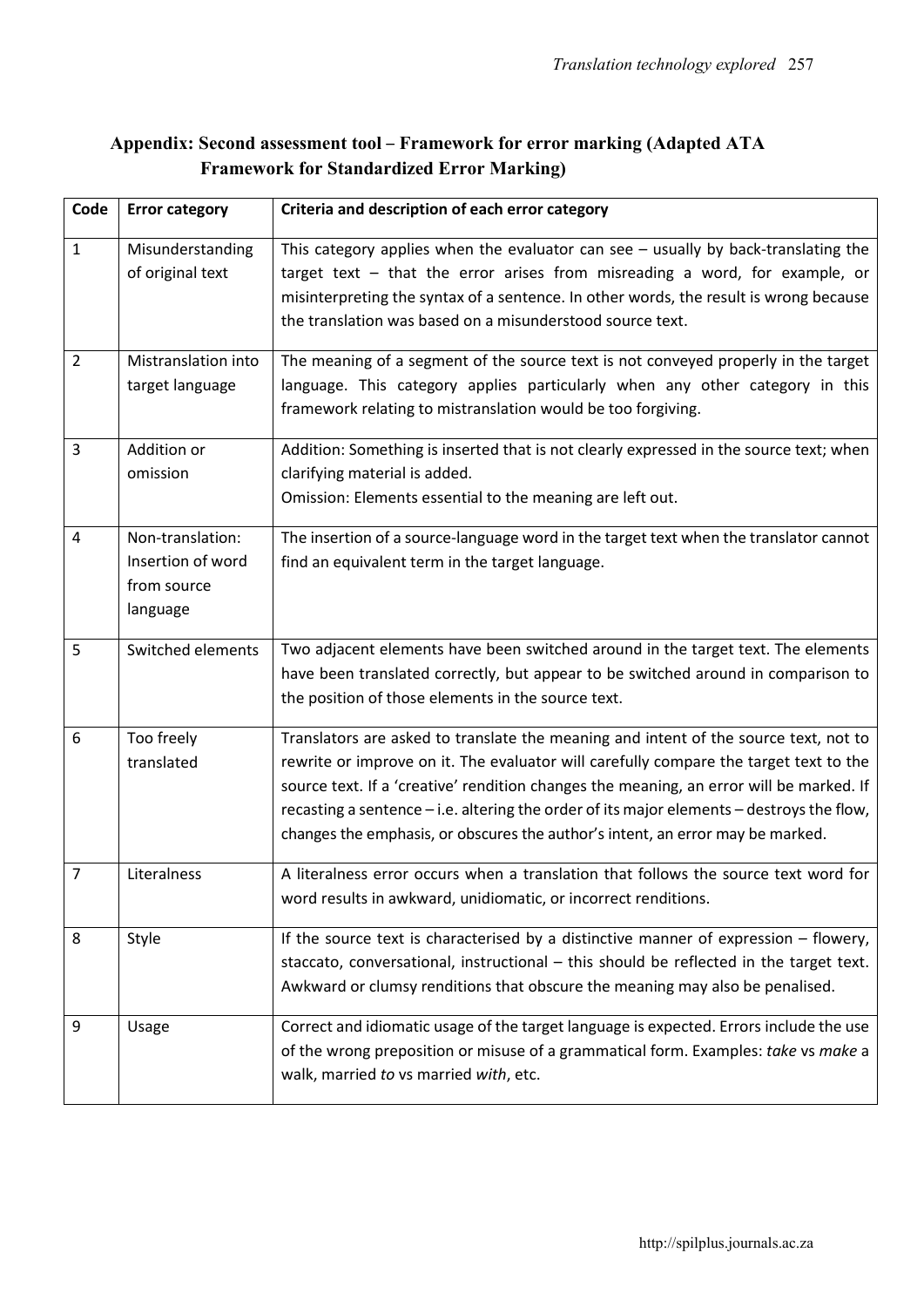| 10 | Register             | Language level and degree of formality should be preserved in the target text $(u/jy)$ in |
|----|----------------------|-------------------------------------------------------------------------------------------|
|    |                      | Afrikaans); examples of errors include making a legal document sound journalistic and     |
|    |                      | using anachronisms or culturally inappropriate expressions.                               |
| 11 | Terminology, word    | A terminology error occurs when a term specific to a special subject field is not used    |
|    | choice               | when the corresponding term is used in the source text. This category often involves      |
|    |                      | terms used in various technical, legal, and financial contexts, where words often have    |
|    |                      | very specific meanings. In more general texts, the candidate might not have selected      |
|    |                      | the most appropriate word among several that have similar (but not identical)             |
|    |                      | meanings.                                                                                 |
| 12 | Inconsistency,       | In general, a term that is used consistently in the source text should be translated      |
|    | same term            | consistently into the target language. Conversely, if the source text uses different      |
|    | translated           | words for the same idea interchangeably, the translator should try to come up with a      |
|    | differently          | similar variety in the target language.                                                   |
| 13 | <b>False friends</b> | In some language pairs, this is the most common type of error.                            |
|    |                      | Examples: English-Afrikaans: Indian ('of India') translated as Indiaan ('of Latin         |
|    |                      | America') instead of Indiër; Dutch-Afrikaans: aardig ('friendly') translated as aardig    |
|    |                      | ('strange'); vaak ('often') translated as vaak ('sleepy').                                |
| 14 | Ambiguity            | If the meaning is clear in the source text but ambiguous in the target text, an error     |
|    |                      | may be marked. The reader should not have to puzzle out the meaning.                      |
| 15 | Indecision - giving  | Translators sometimes give more than one option for the translation of a word. Even       |
|    | more than one        | if both options are correct, an error will be marked. The use of asterisks, footnotes,    |
|    | option               | brackets, or other hedging devices are not acceptable. Clarifications are not             |
|    |                      | acceptable unless readers from the target language will surely miss the meaning           |
|    |                      | without them.                                                                             |
| 16 | Grammar              | A grammar error occurs when a sentence in the translation violates the grammatical        |
|    |                      | rules of the target language. Grammatical errors include lack of agreement between        |
|    |                      | subject and verb, incorrect verb forms, incorrect case of nouns, pronouns, or             |
|    |                      | adjectives, and use of an adjective where an adverb is needed.                            |
| 17 | Syntax               | The arrangement of words or other elements of a sentence should conform to the            |
|    | (phrase/clause/      | rules of the target language. Errors in this category include sentence fragments,         |
|    | sentence structure)  | improper modification, lack of parallelism, and unnatural word order. If incorrect        |
|    |                      | syntax changes or obscures the meaning, the error is more serious.                        |
|    |                      |                                                                                           |
| 18 | Word form            | The root of the word is correct, but the wrong form is used. Example in English: The      |
|    |                      | product has been tampered with and is no longer safety. This category also includes       |
|    |                      | incorrect plural or singular forms of words.                                              |